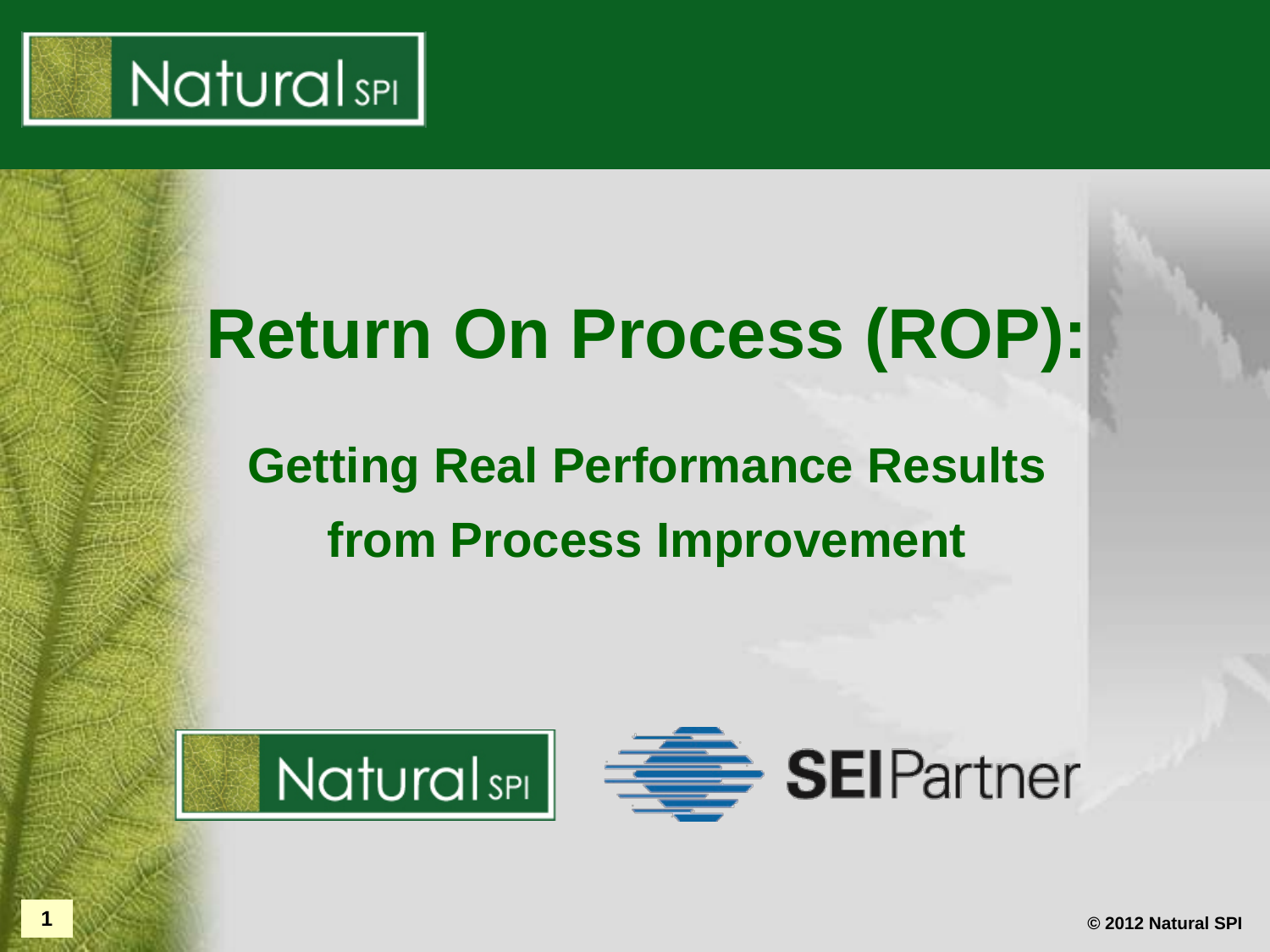

#### **For in-depth information**

## Look for my new book in 1Q2013

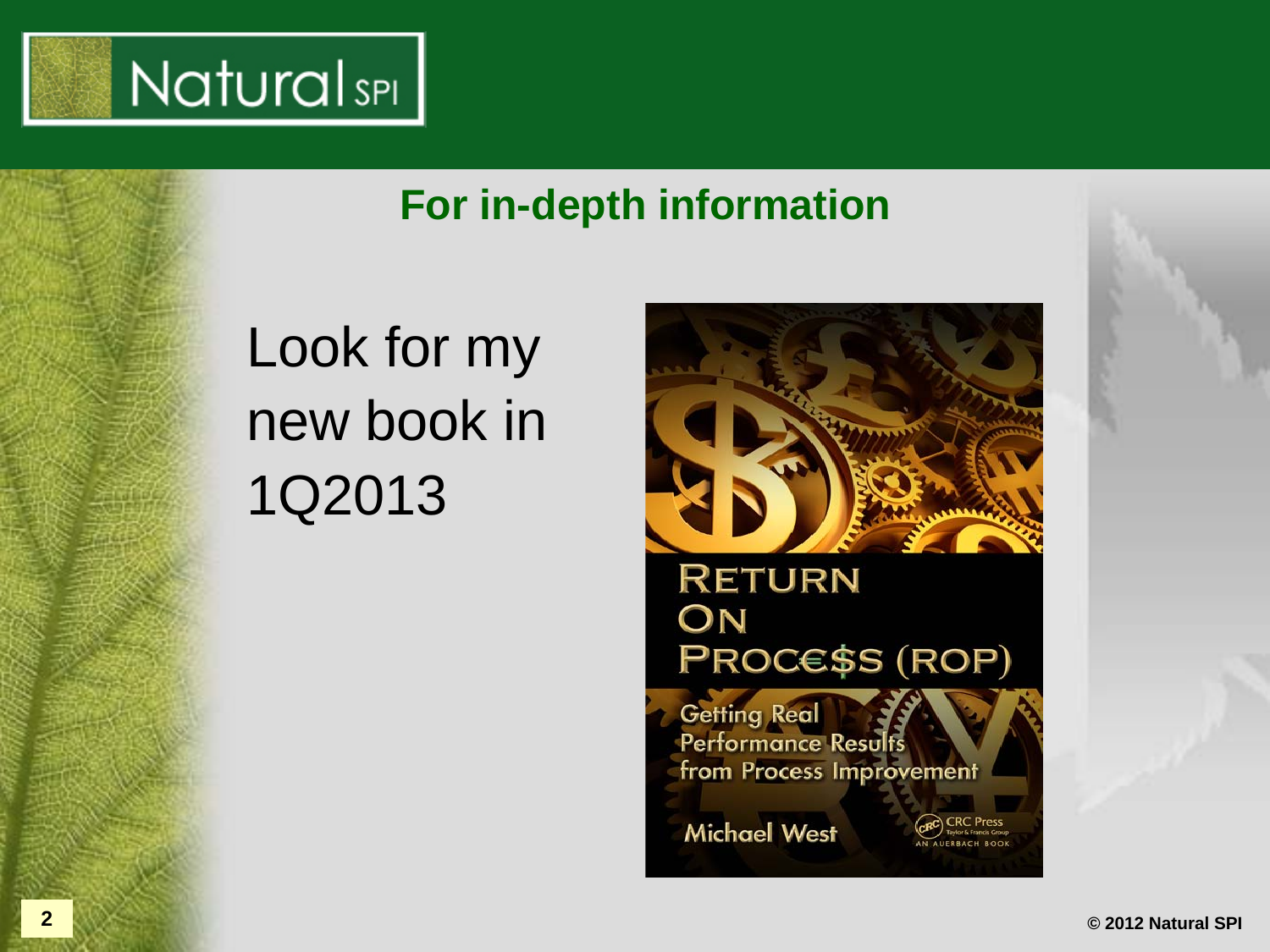

#### **Content**

- The Current State of Process Representation 4
	- Real Performance Improvement 9
		- Real Process Improvement 25
	- Getting the Return On Process (ROP) 35
		- About Natural SPI and Michael West 44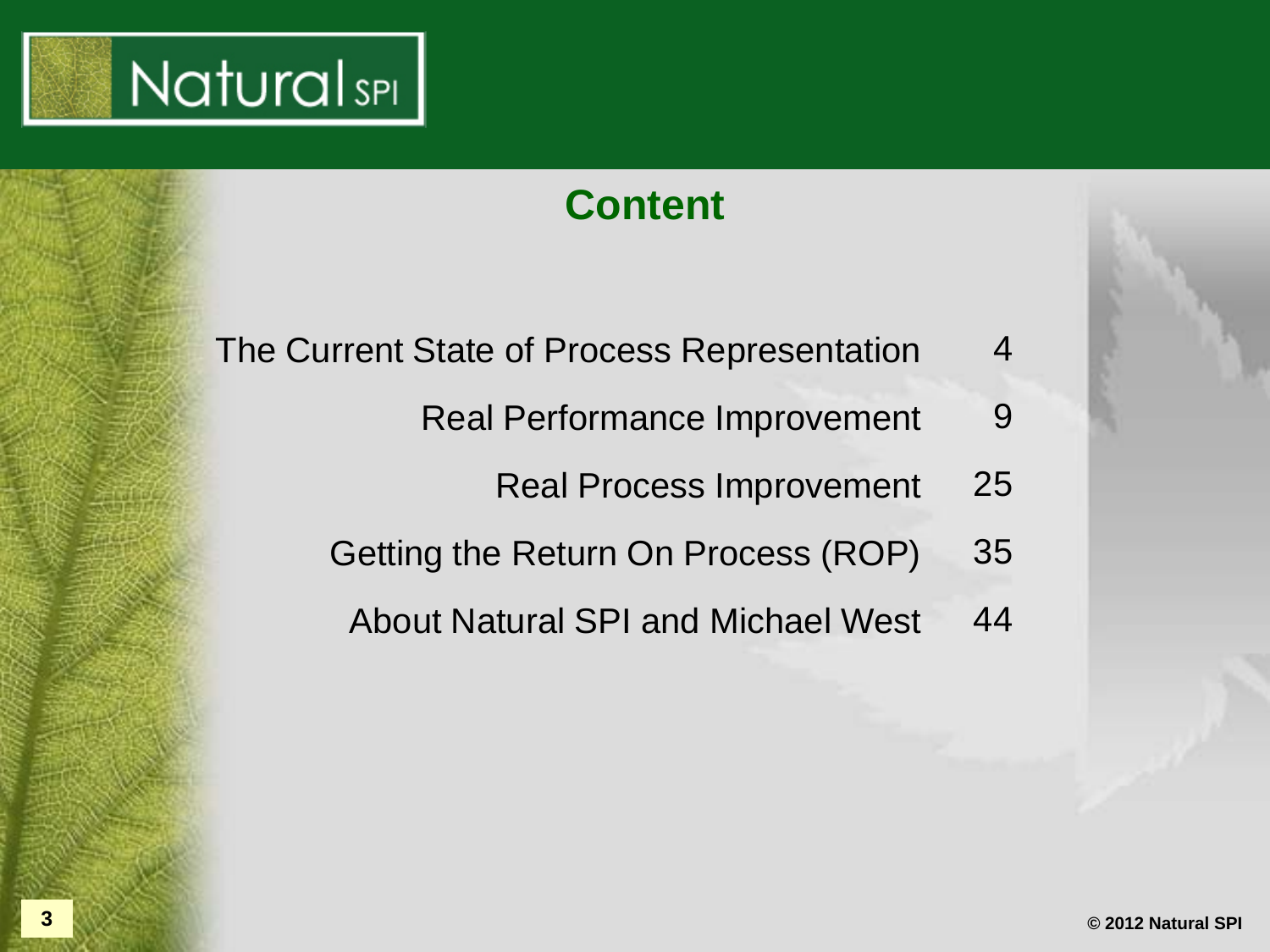

## **The Current State of**

## **Process "Improvement"**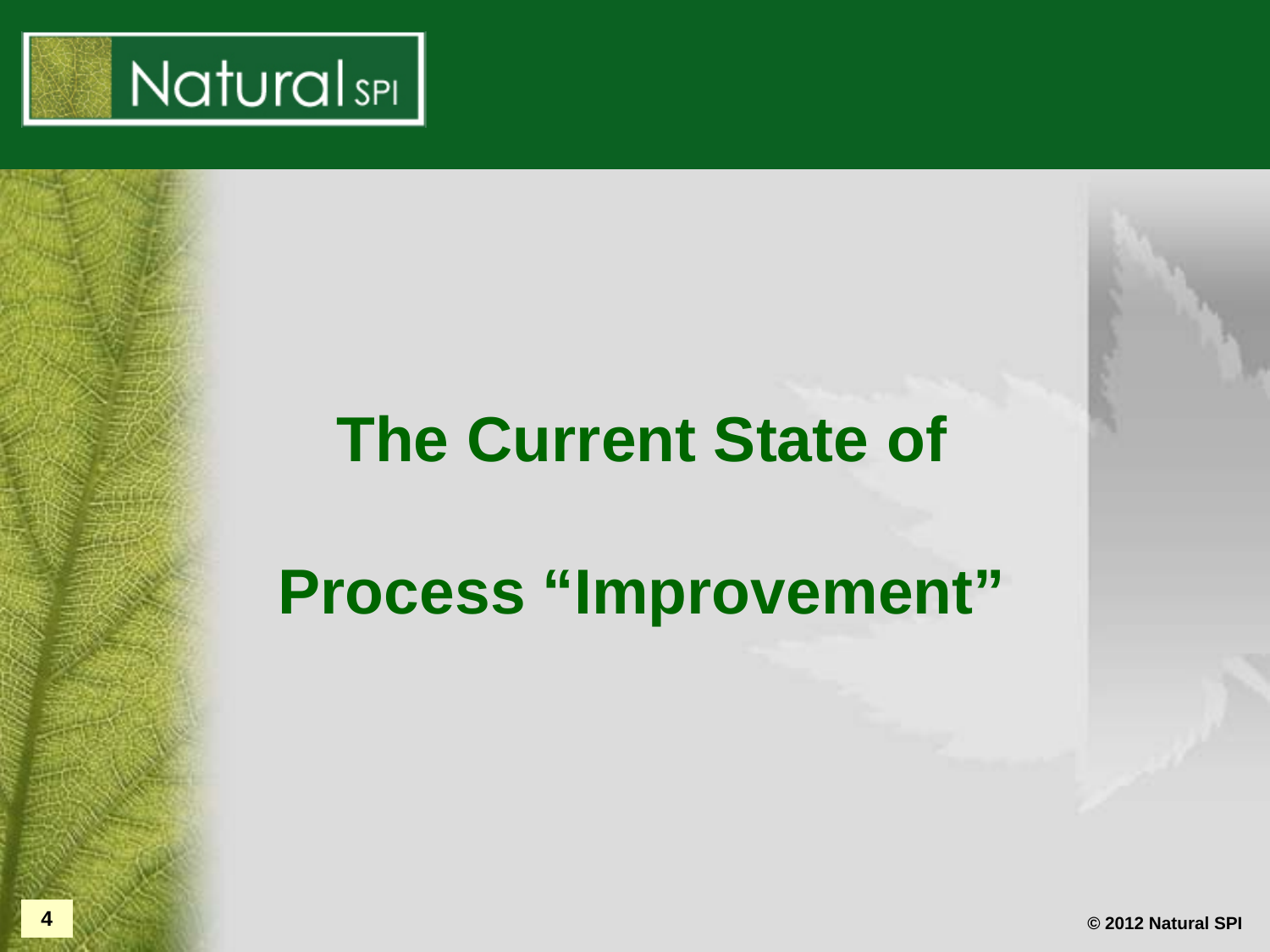

#### **First, a Quiz – True or False**

- If we achieve a CMMI maturity level, ISO/AS/TL registration, or ITIL certification, we have improved our performance. **False**
- If we implement Lean or Six Sigma, we will improve our performance. **False**
- We can improve our processes by writing better or more detailed processes and procedures. **False**
- If we improve our processes, we will automatically see performance results. **False**
- Implementing Agile will improve performance. **False**
- Using models and standards is the best place to start with improvement efforts. **False**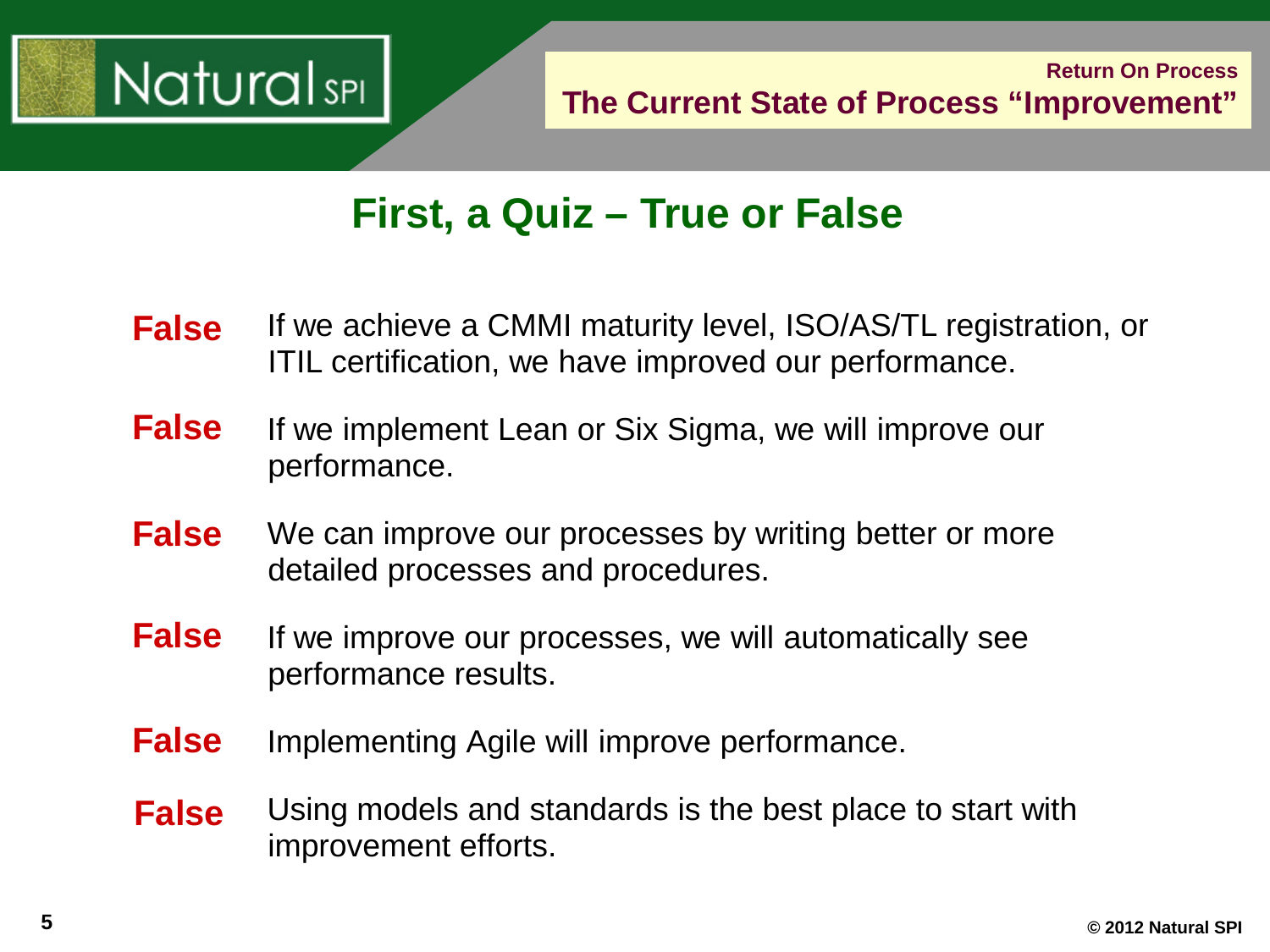

### **Why Do We Need ROP, and Why Now?**

- $\Box$  Many of the giant financial institutions that would have collapsed in 08 and 09 without taxpayer bail-out had achieved CMMI maturity levels or SOX compliance … where was the performance?
- $\Box$  A giant auto maker also bailed out had achieved CMMI maturity levels for years … where was the performance … where were the controls?
- $\Box$  A major airframe integrator and defense contractor, with years of AS9100 registrations and CMMI maturity levels, has its multi-billion dollar contract cancelled by the Navy for lack of performance.

When business leaders invest in tools and technology, they closely track and watch for the return on the investment. When they invest – sometimes many millions – in process improvement, why does no one track the resulting performance results … the **Return on Process**?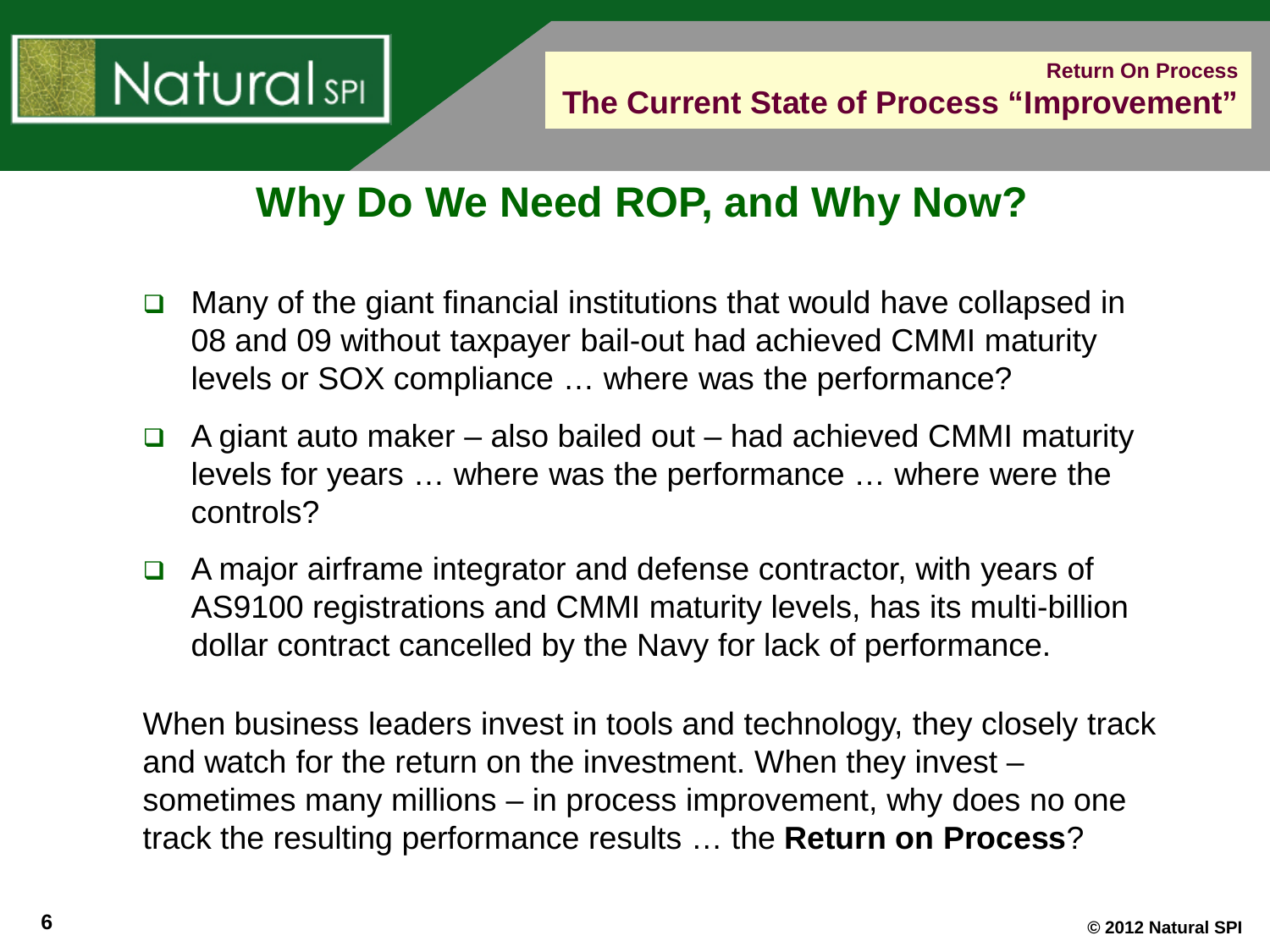

### **What's Wrong with Models and Standards,**

Inherently, nothing. It's how people perceive or misperceive, or use or misuse them that is the problem:

- 1. Viewed as "requirements" or prescriptive instead of viewed as guidelines
- 2. Viewed as "best practices" without implementation context
- 3. Perceived literally instead of conceptionally or notionally
- 4. Used as a "test" instead of a measure
- 5. How models and standards are "sold" (see following slides)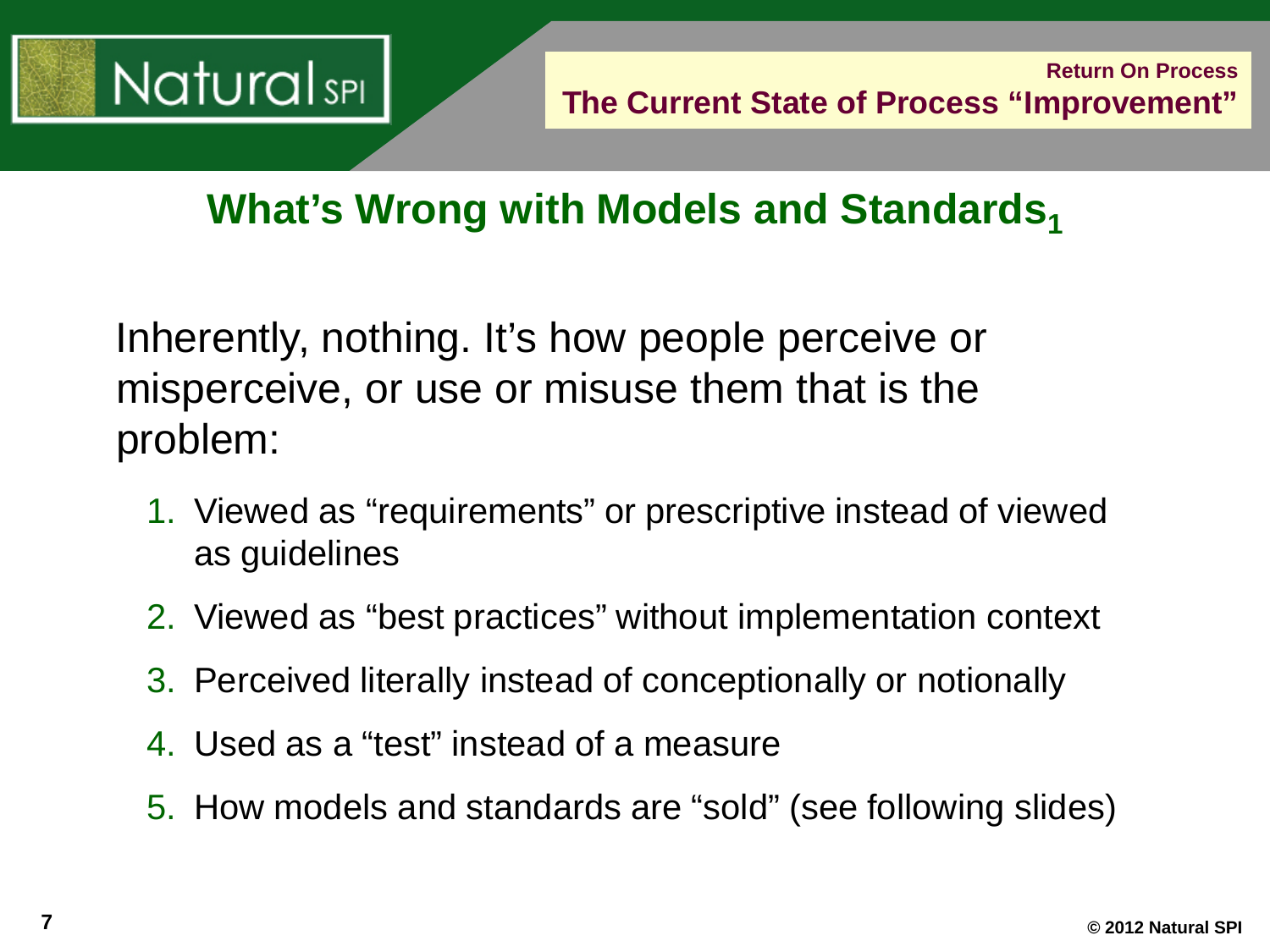## **NaturalsPI**

## **What's Wrong with Models and Standards**<sub>2</sub>

|                                                                                                                                                                                |                                                     | <b>Successful</b><br>organizations                                                   | <b>Unsuccessful</b><br>organizations                               |
|--------------------------------------------------------------------------------------------------------------------------------------------------------------------------------|-----------------------------------------------------|--------------------------------------------------------------------------------------|--------------------------------------------------------------------|
| It's how they are<br>sold:<br>When the<br>"benefits" of CMMI<br>use are presented<br>or published, only<br>a subset of the<br>entire set of<br>possibilities are<br>addressed. | <b>Organizations</b><br>that use the<br><b>CMMI</b> | This is the subset<br>of organizations<br>touted to promote<br><b>CMMI</b> adoption. | What is the size<br>of this subset<br>relative to the<br>superset? |
|                                                                                                                                                                                | <b>Organizations</b><br>that don't use<br>the CMMI  | What is the size<br>of this subset<br>relative to the<br>superset?                   | What is the size<br>of this subset<br>relative to the<br>superset? |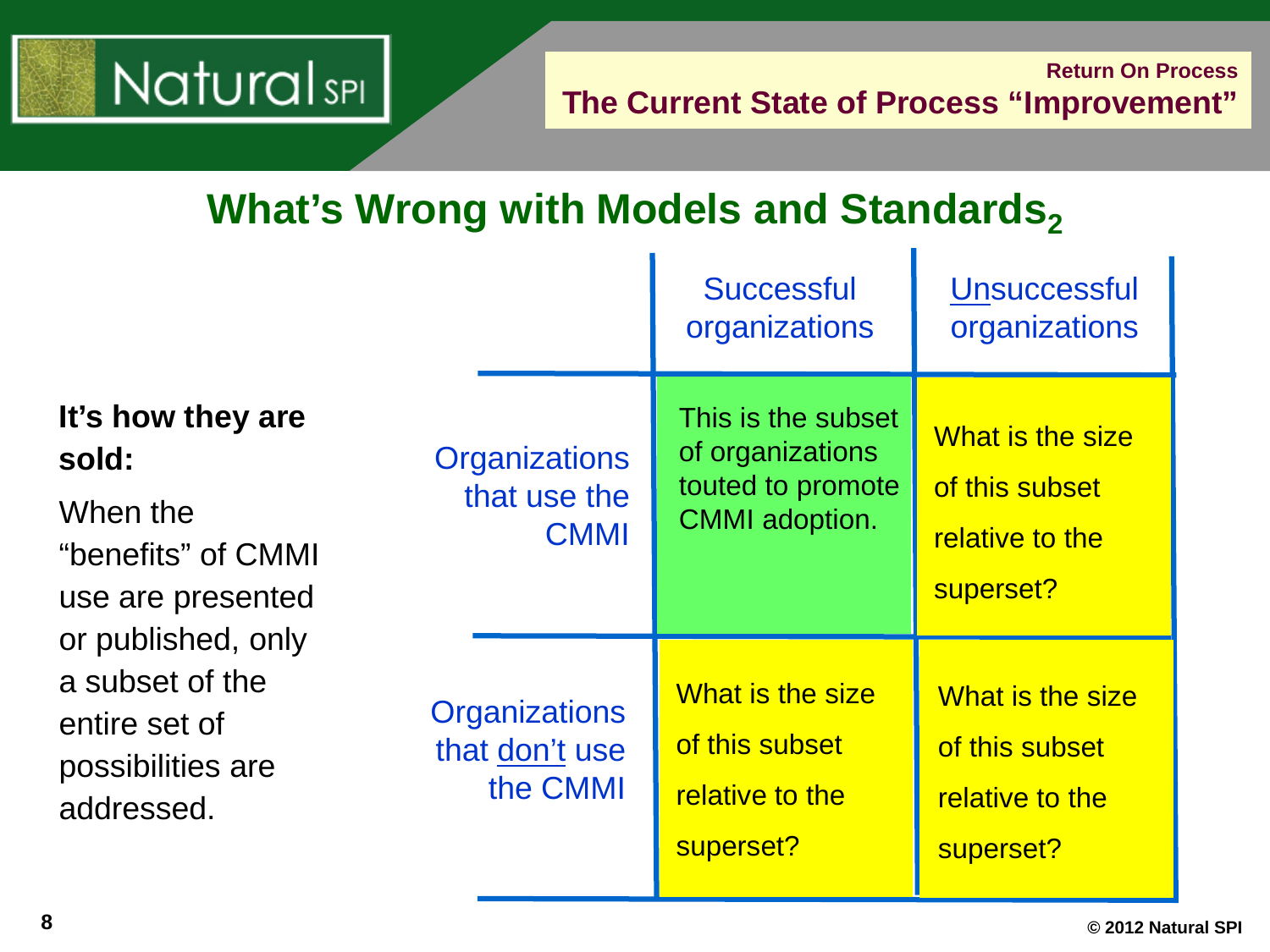

## **Real Performance**

**Improvement**

**9 © 2012 Natural SPI**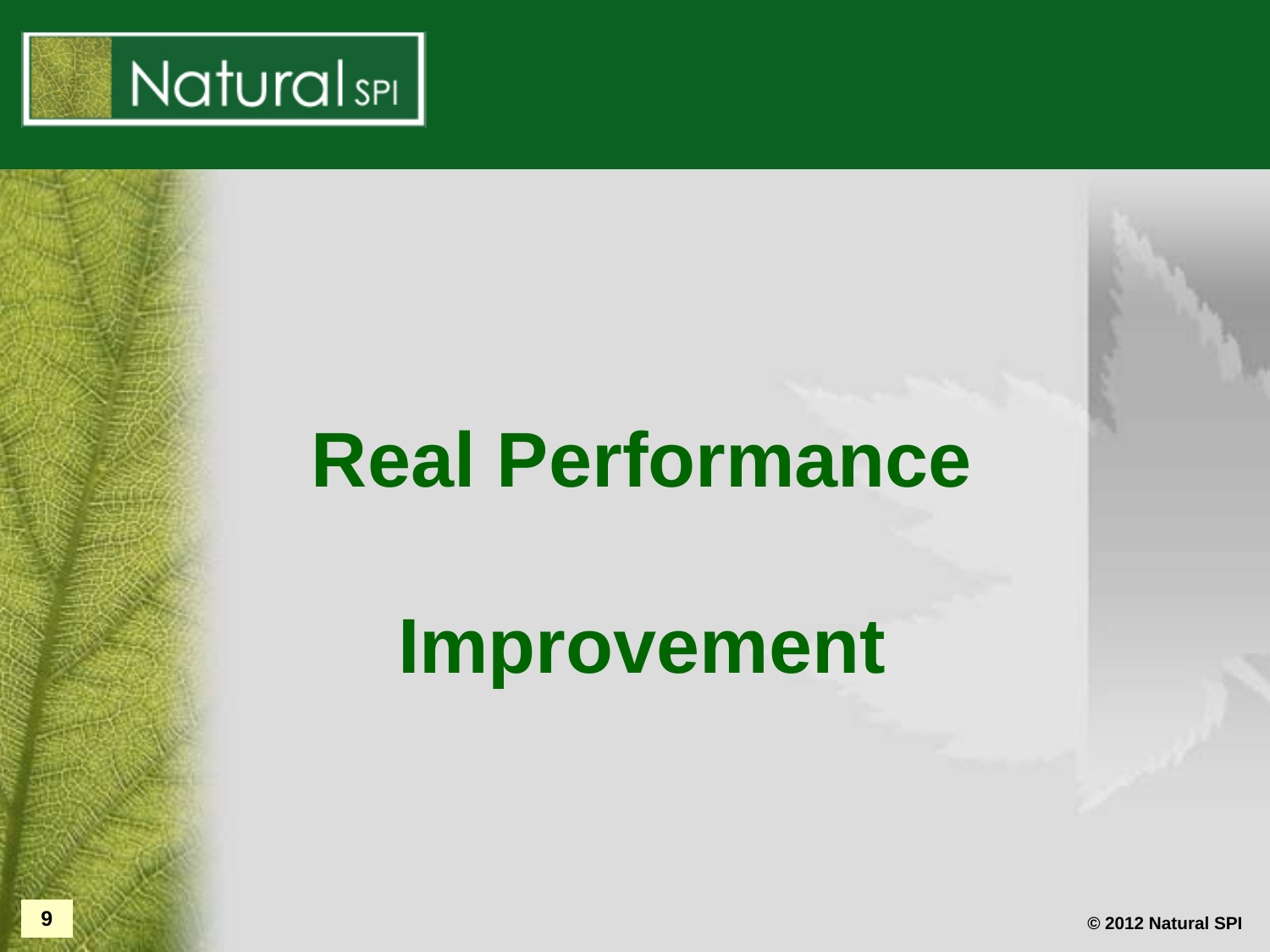

#### **What is "Performance" and ROP?**

*The amount of useful work accomplished by a system compared to the time and resources used.* 

*"Better Performance" means more work accomplished in shorter time and/or using less resources.*

*ROP = The value of "better performance" less the investment in process improvement.*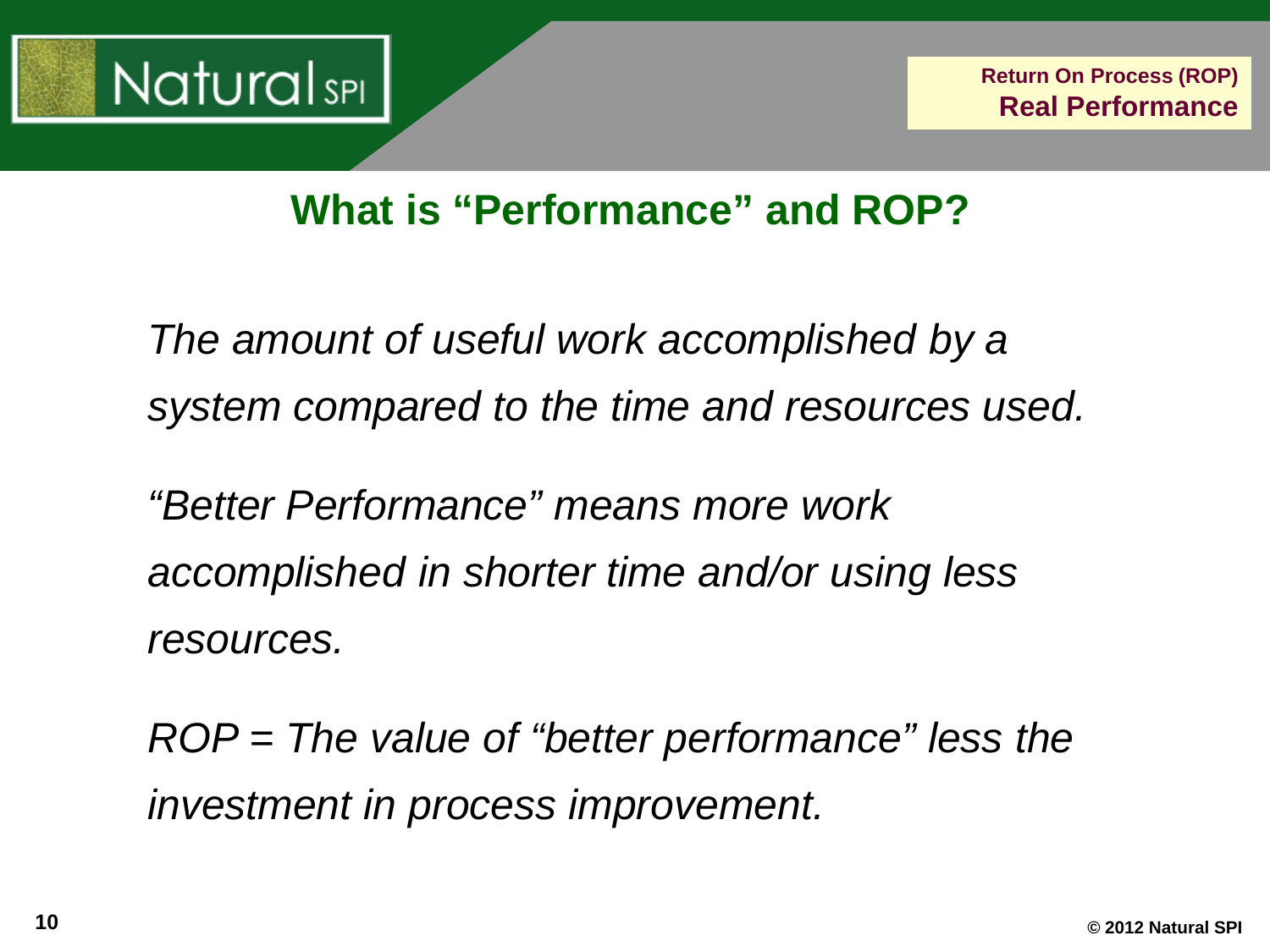

#### **Three Ways to Improve Performance1**

There are only three things you can change to improve business performance:



Improving skills, knowledge, and learning can affect productivity and quality.



Improving technology can affect delivery cycle time through greater automation and efficiency.



Improving processes can contribute to greater effectiveness, efficiency, and quality via process performance.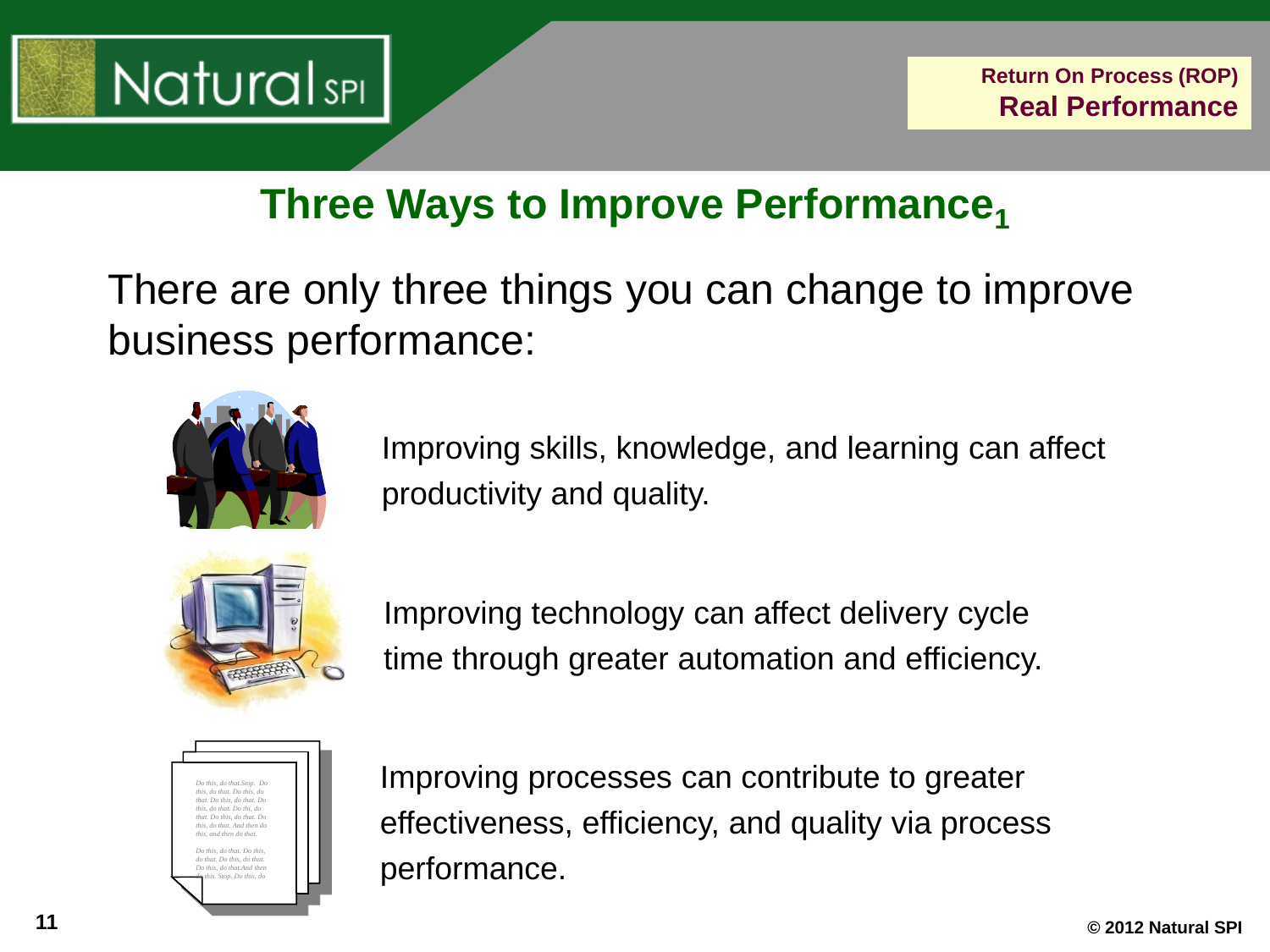

#### **Three Ways to Improve Performance,**

| Improvement<br><b>Dimension</b> | <b>Possible Performance</b><br>Improvement                                                                                                                                                                      | <b>Relationship to Other Ways to</b><br><b>Improve</b>                                                                                                                                                                                                                                                                                                  |
|---------------------------------|-----------------------------------------------------------------------------------------------------------------------------------------------------------------------------------------------------------------|---------------------------------------------------------------------------------------------------------------------------------------------------------------------------------------------------------------------------------------------------------------------------------------------------------------------------------------------------------|
| Improve people                  | Improving the knowledge, skills,<br>and expertise of workers can enable<br>them to perform tasks more<br>effectively and efficiently.                                                                           | Process: Defined processes should<br>accommodate user spectrum of<br>novice performers and expert<br>performers.                                                                                                                                                                                                                                        |
|                                 | Systemic capture, analysis and<br>dissemination of organizational<br>learning and knowledge assets<br>lowers knowledge and skill<br>acquisition and replacement costs.                                          | Technology: Technology may need<br>to be improved to not "dumb down"<br>task performance for workers.                                                                                                                                                                                                                                                   |
| Improve technology              | Introducing new technology or<br>improving existing technology can<br>automate information transactions<br>and task performance, which can<br>yield faster delivery of higher<br>quality products and services. | People: Ironically, the reason many<br>technology insertions/changes not<br>only do not yield performance<br>improvement, they often diminish<br>performance because workers are<br>not trained to use the technology<br>effectively and efficiently.<br>Improvement in technology almost<br>always requires changes to worker<br>knowledge and skills. |
|                                 |                                                                                                                                                                                                                 | Process: Defined and performed<br>processes need to accommodate the<br>use of the new or changed<br>technology.                                                                                                                                                                                                                                         |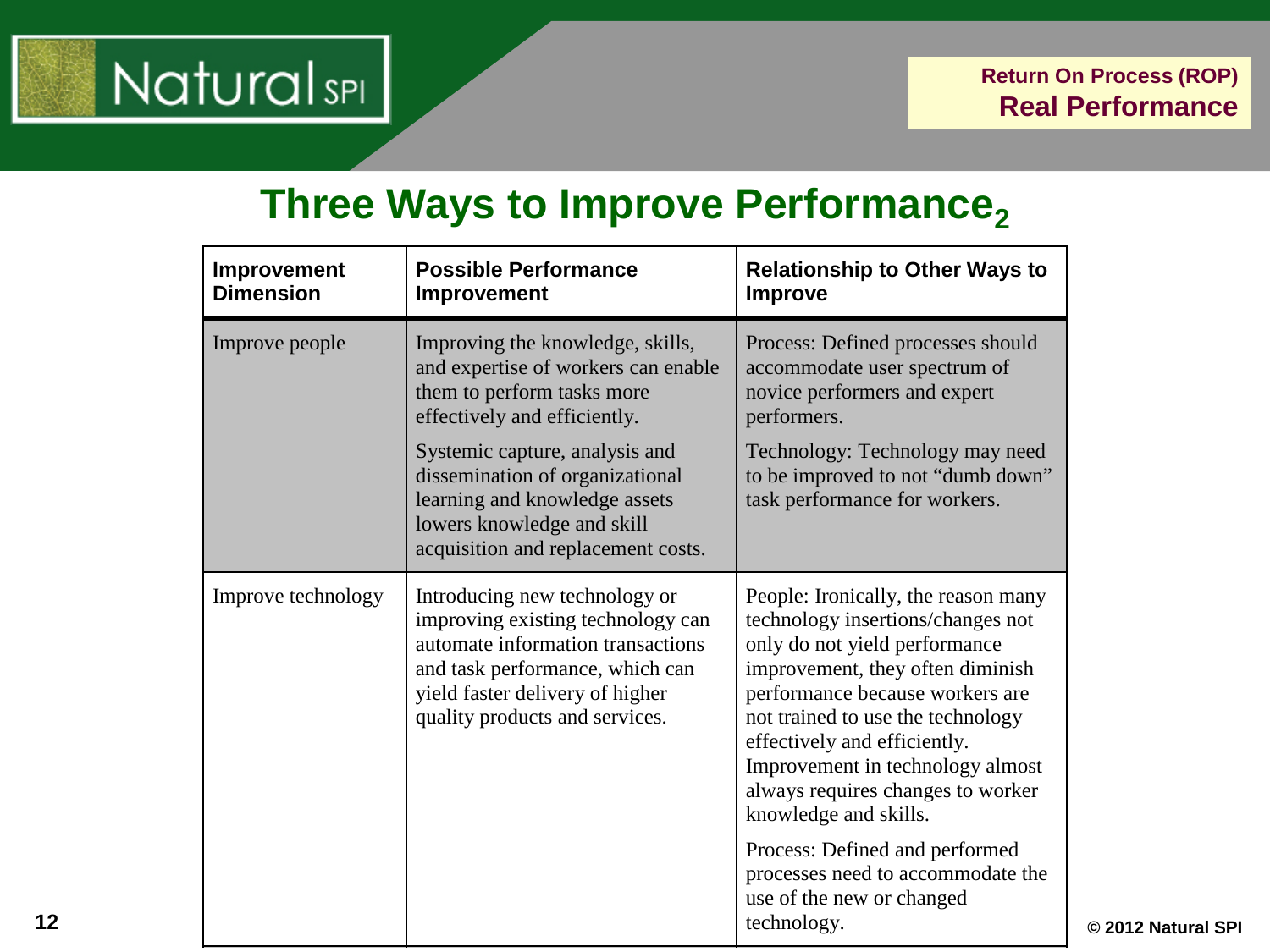## **Natural**sPI

#### **Three Ways to Improve Performance**<sub>2</sub> ļ

l

í

l

| Improvement      | <b>Possible Performance</b>                                                                                                                                                                                                                                                                                                            | <b>Relationship to Other Ways to</b>                                                                                                                                                                                                                                                                                                                                                                                                    |
|------------------|----------------------------------------------------------------------------------------------------------------------------------------------------------------------------------------------------------------------------------------------------------------------------------------------------------------------------------------|-----------------------------------------------------------------------------------------------------------------------------------------------------------------------------------------------------------------------------------------------------------------------------------------------------------------------------------------------------------------------------------------------------------------------------------------|
| <b>Dimension</b> | Improvement                                                                                                                                                                                                                                                                                                                            | <b>Improve</b>                                                                                                                                                                                                                                                                                                                                                                                                                          |
| Improve process  | An organization can improve<br>performed processes, defined<br>processes, or both. (See Chapter 2,<br>Real Process Improvement.)<br>Improving process can enable<br>workers to perform tasks more<br>effectively and efficiently to deliver<br>higher quality products and services<br>in shorter time frames and with less<br>effort. | People: When processes are defined<br>or reengineered, workers need to be<br>educated in the use of the new or<br>changed processes in order to<br>perform them effectively.<br><b>Technology: Process performance</b><br>(per the defined processes) often<br>incorporates the use of technology.<br>Thus, impovements to processes<br>often require concommitent changes<br>to tools and systems that support<br>process performance. |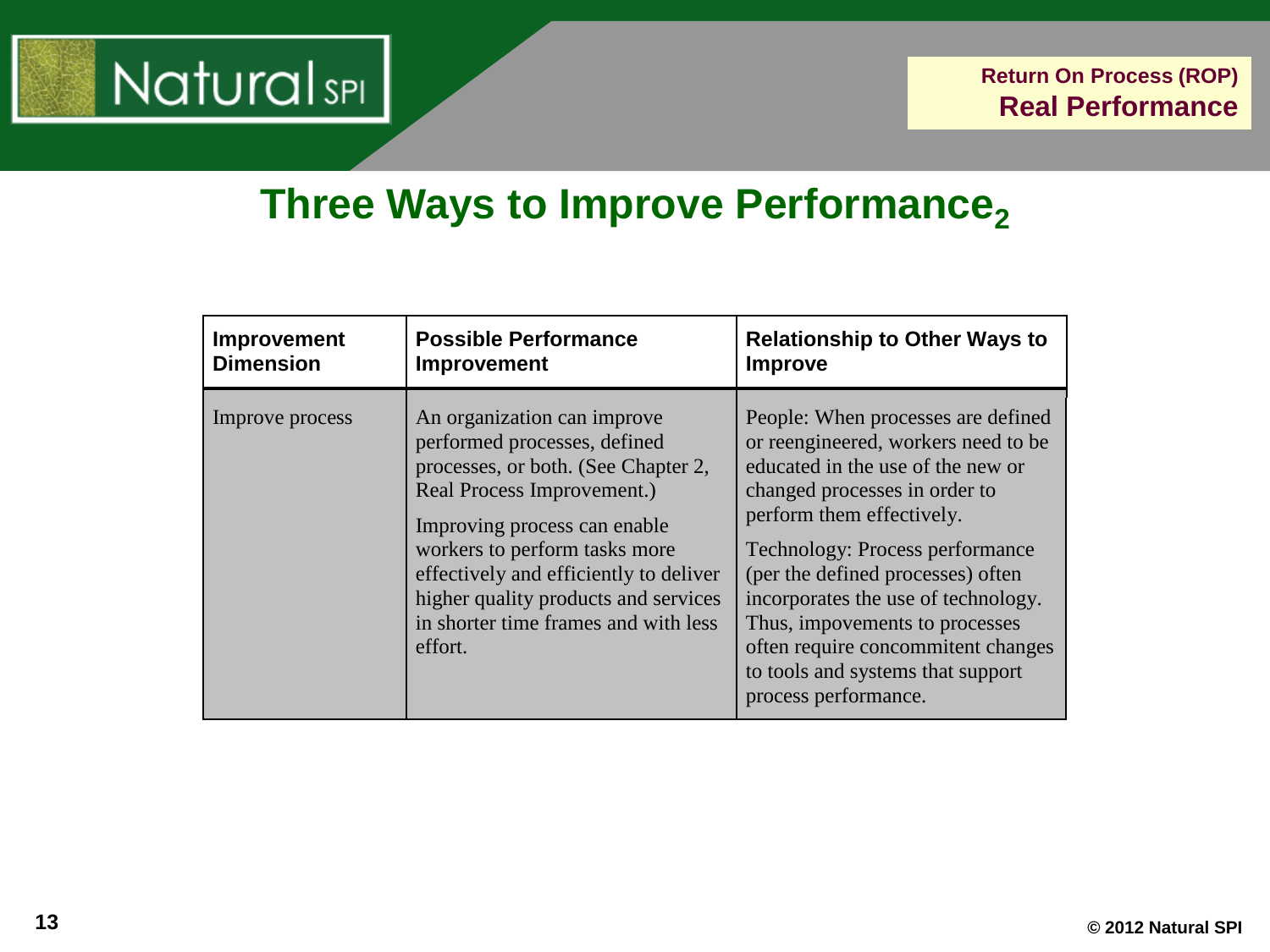

**Learning What to Improve and Why**<sub>1</sub>

*If I had an hour to save the world, I would spend 59 minutes defining the problem…and one minute finding solutions.* 

*– Albert Einstein*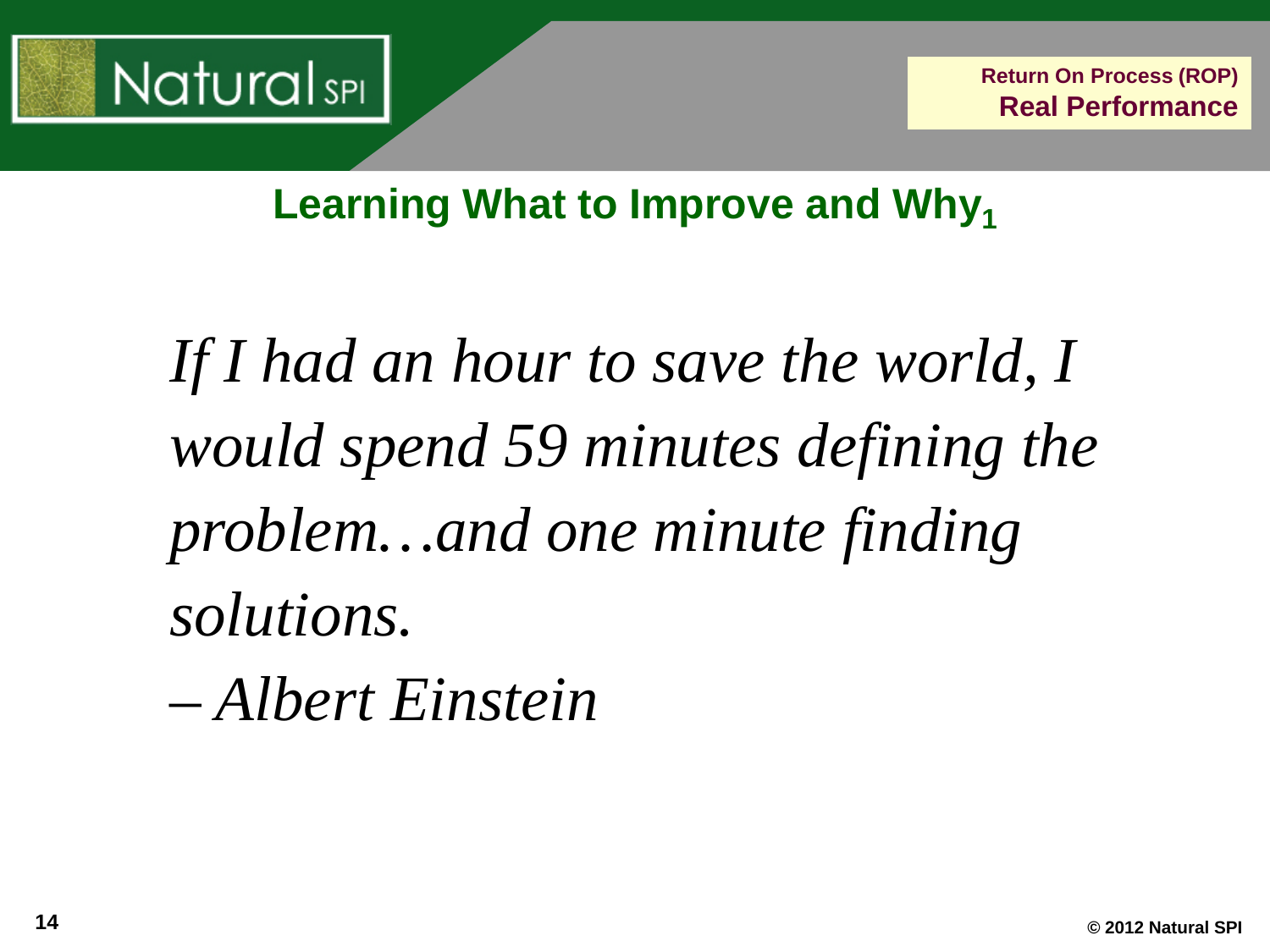

#### **Learning What to Improve and Why,**

The first step in performance improvement is learning or knowing what to improve, and why. Important considerations include:

- 1. What are the significant challenges or barriers to higher performance?
- 2. What needs improving the most: deliverable quality, delivery time, delivery cost?
- 3. If we don't improve anything, will we be better off, the same, or worse off in our market space?
- 4. How will the proposed improvement support our strategy(ies)?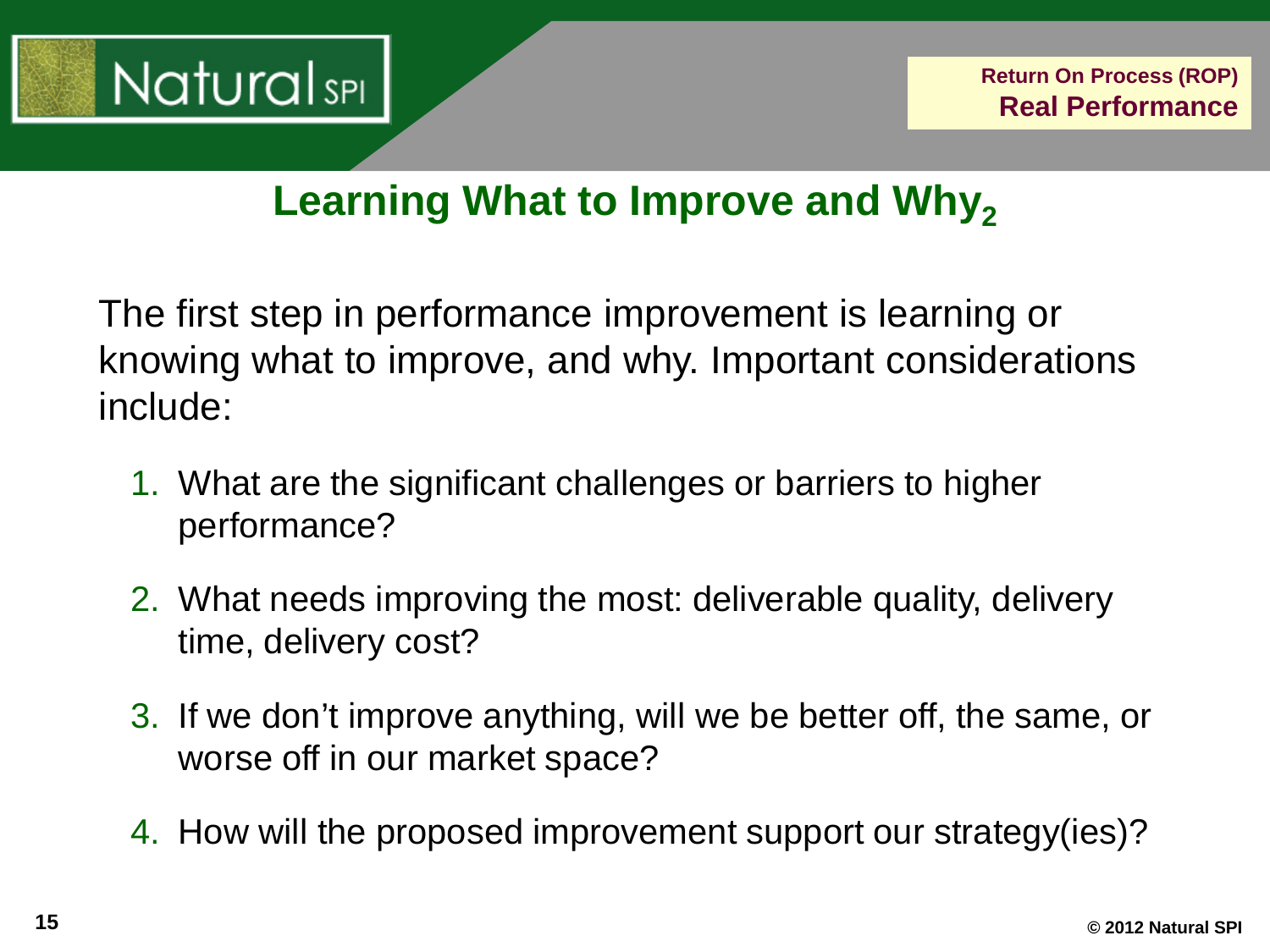## **NaturalsPI**

#### **Learning What to Improve and Why<sub>3</sub>**

| <b>Current Problem or Risk</b>          | <b>Candidate Improvement Areas</b>          |
|-----------------------------------------|---------------------------------------------|
| Diminishing revenue                     | Competitiveness                             |
|                                         | Market/customer base                        |
|                                         | Marketing, branding, or eminence            |
|                                         | Value proposition                           |
|                                         | Product market life                         |
| Diminishing profit or shareholder value | Revenue                                     |
|                                         | Market space/customer base                  |
|                                         | Operating or product realization efficiency |
| Diminishing capacity                    | Leadership                                  |
|                                         | Workforce skills, morale, or incentives     |
|                                         | Cost of labor                               |
|                                         | Cost of capital                             |
|                                         | Operating efficiency or efficacy            |
|                                         | Throughput                                  |
|                                         | Technology                                  |
|                                         | Process efficiency or efficacy              |
|                                         | Regulatory compliance                       |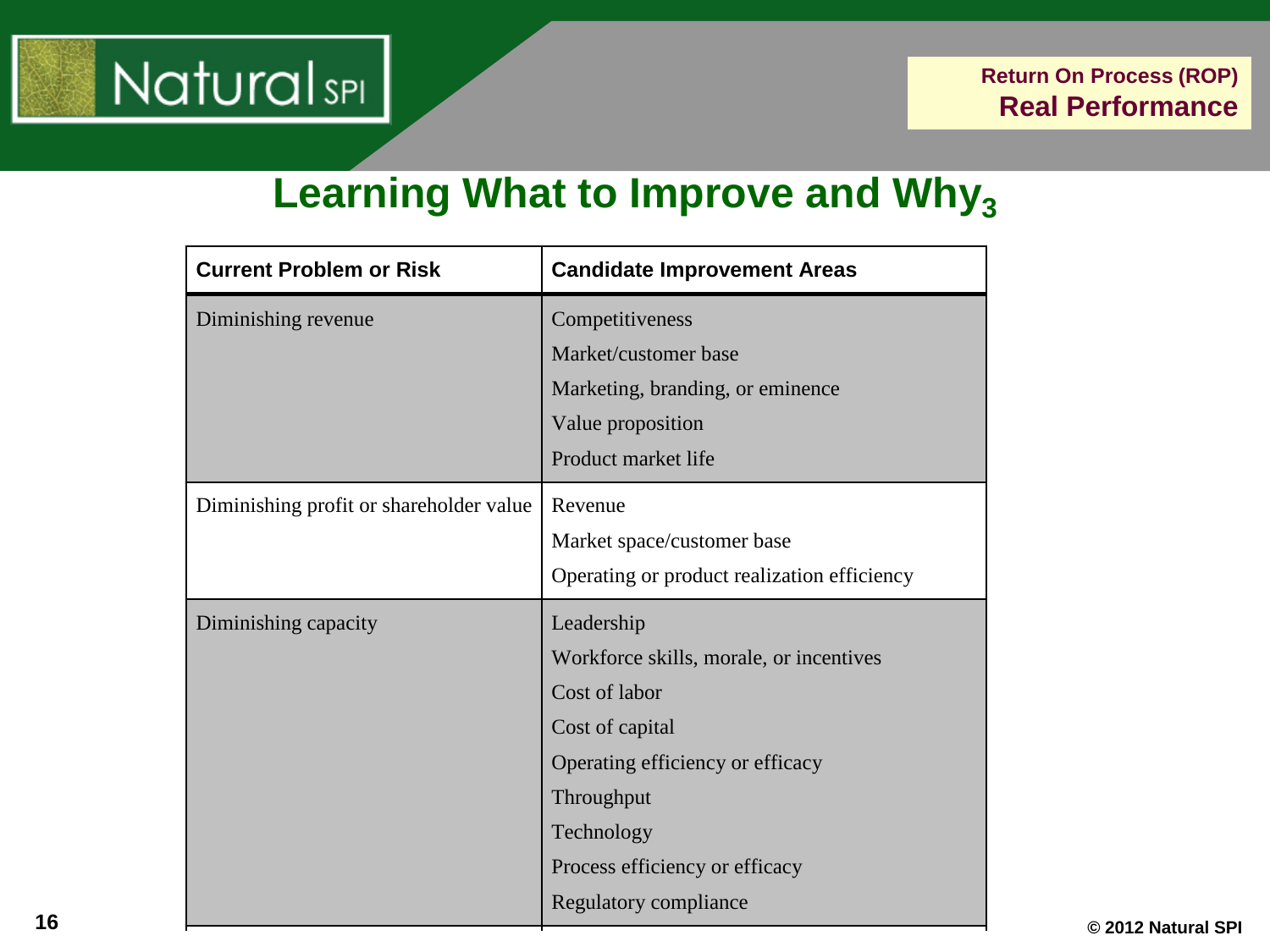

#### **Learning What to Improve and Why**<sub>4</sub>

Almost any change will drive some amount of change to people, technology, and process. However, the organization should focus the improvement where it expects to get 80 of the percent performance results – people, technology, or process.

- **People:** If the performance objectives and measures indicate the greatest improvement gain will come from increasing the knowledge, skills, expertise, or motivation of workers, then focus the improvement on people.
- **Technology:** If the performance objectives and measures indicate the greatest improvement gain will come from technological changes or improvement (i.e., automation), then focus the improvement on technology.
- **Process:** If the performance objectives and measures indicate the greatest improvement gain will come from process improvement, then focus the improvement on process.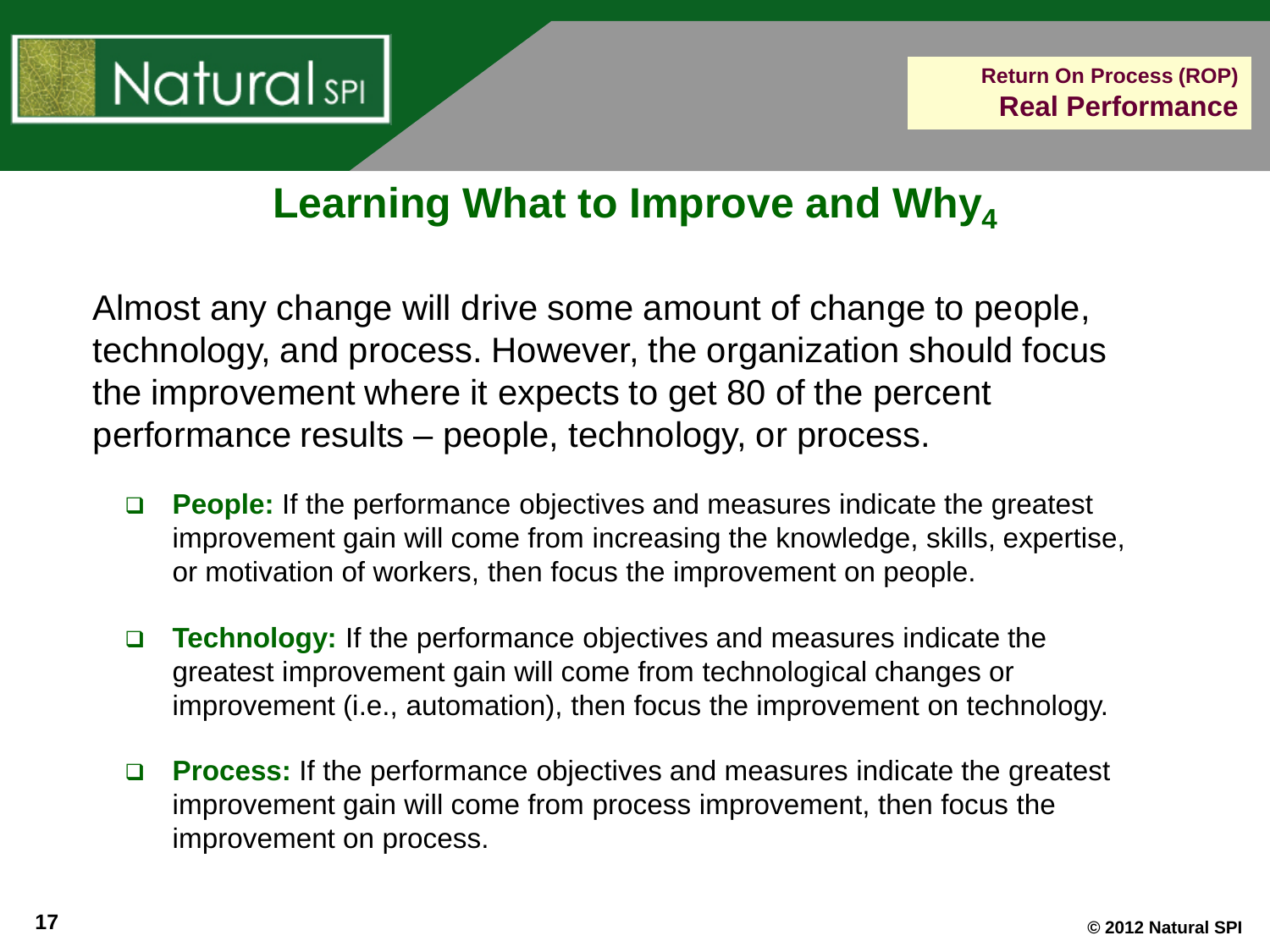

#### **Learning What to Improve and Why<sub>5</sub>**

#### The place for best practices in performance improvement:

| <b>Capability segment</b>                                                                                                                                                                                                                                 | <b>Improvement</b><br>focus              | The place for best practices                            |
|-----------------------------------------------------------------------------------------------------------------------------------------------------------------------------------------------------------------------------------------------------------|------------------------------------------|---------------------------------------------------------|
| <b>Differentiation:</b> Capabilities that set your<br>organization apart from all others in your<br>market space.                                                                                                                                         | Innovate                                 |                                                         |
| <b>Core:</b> Capabilities critical to your<br>business but are not your source of<br>competitive advantage; includes areas of<br>work such as product development,<br>service delivery, customer support,<br>sales/marketing and business<br>development. | Automate<br>Simplify<br><b>Outsource</b> | Improve technology<br>Improve process<br>Improve people |
| <b>Support:</b> Capabilities necessary for<br>running your business yet are not your<br>core business. This includes areas such as<br>IT, HR, finance, legal, security, facilities,<br>and operations.                                                    | Eliminate<br>Minimize<br>Outsource       | Improve process<br>Improve process<br>Improve people    |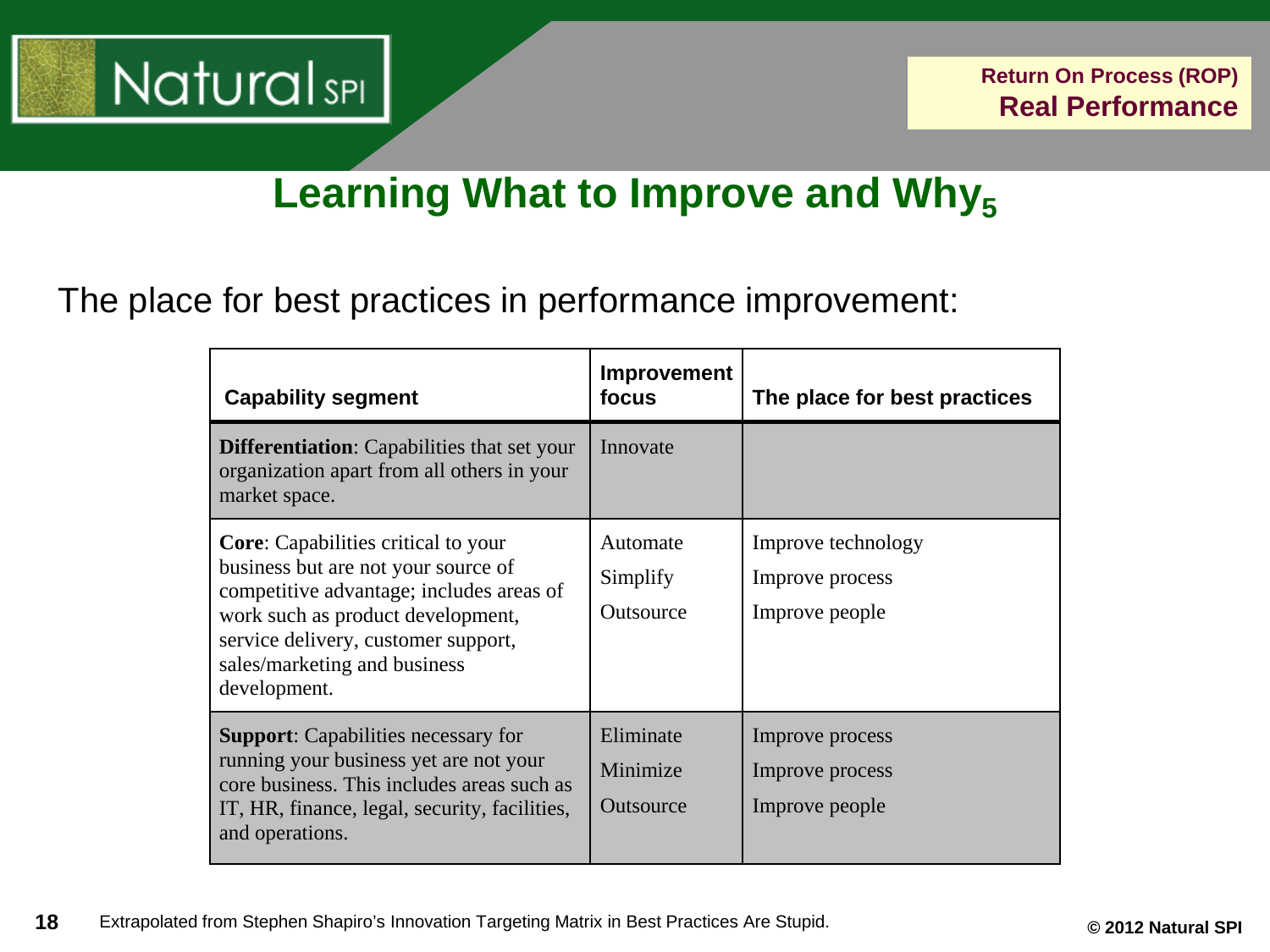

### **Establishing Performance Objectives**

After establishing what performance to improve and why, the next step is to establish performance objectives. Criteria for performance objectives or goals include:

- $\Box$  The goal supports the organization's strategy and vision
- $\Box$  The goal is aligned with the organization's core business and core competency
- $\Box$  The goal is achievable and neither unrealistic nor mediocre
- $\Box$  There is a consensus understanding among the goal stakeholders of the meaning of the words used to define the goal
- $\Box$  Achievement of the goal is measurable and/or observable
- $\Box$  The goal identifies what must be accomplished and perhaps why, but not how
- $\Box$  The goal can be communicated, and can be easily articulated by everyone in the organization
- $\Box$  This goal can be prioritized with other goals
- $\Box$  The business benefit(s) resulting from the goal's achievement can be identified and articulated
- $\Box$  The products or deliverables that would result from goal achievement can be identified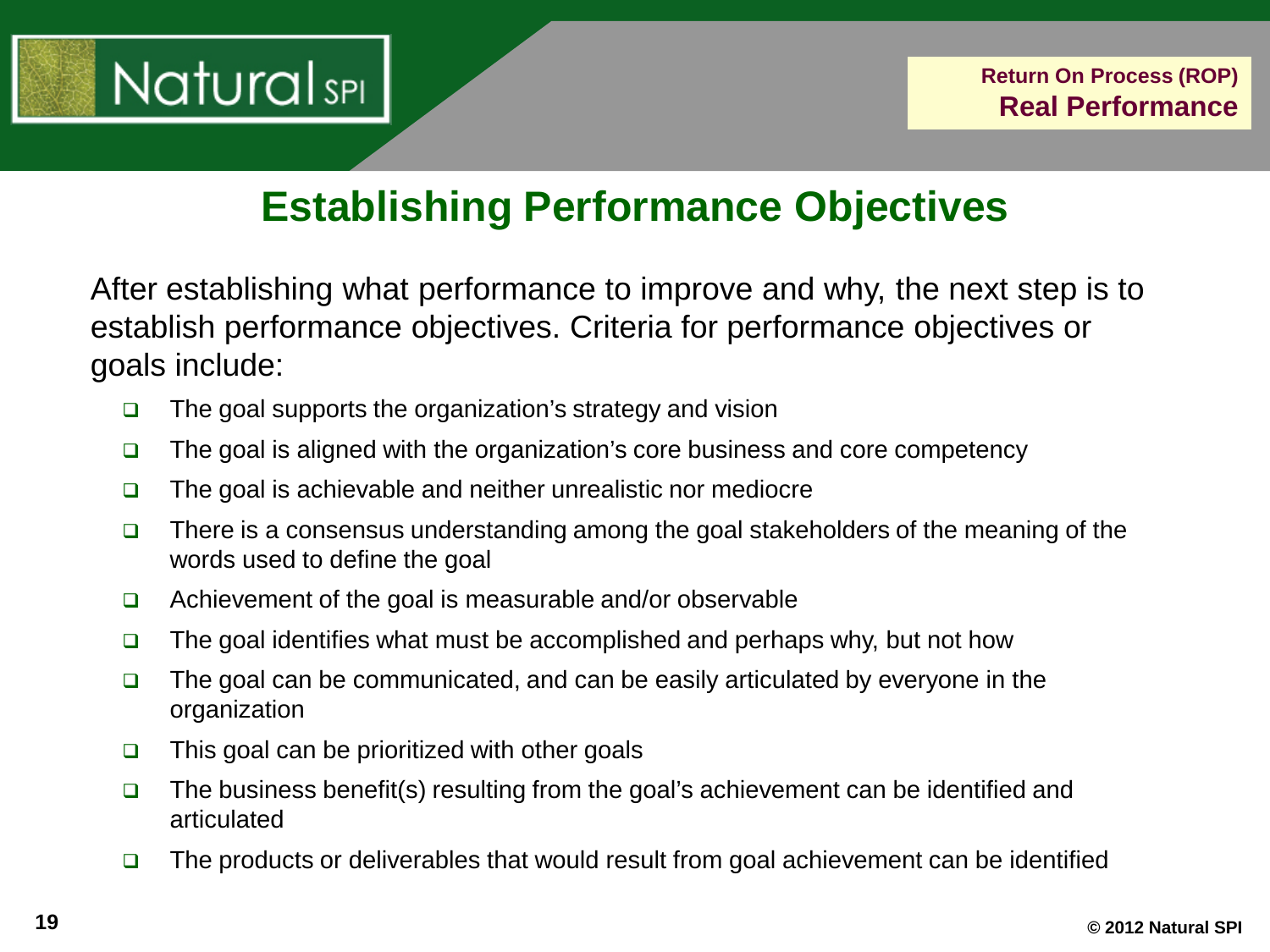

#### **Measuring Performance**<sub>1</sub>

Things to keep in mind when you plan and define performance measures:

- □ "Success" is never one measure or indicator.
- What gets measured, gets attention. Or, what you measure or reward is what you get.
- Take a contextual, wide perspective view of performance measures.
- $\Box$  The act of measuring or observing can affect what is being measured.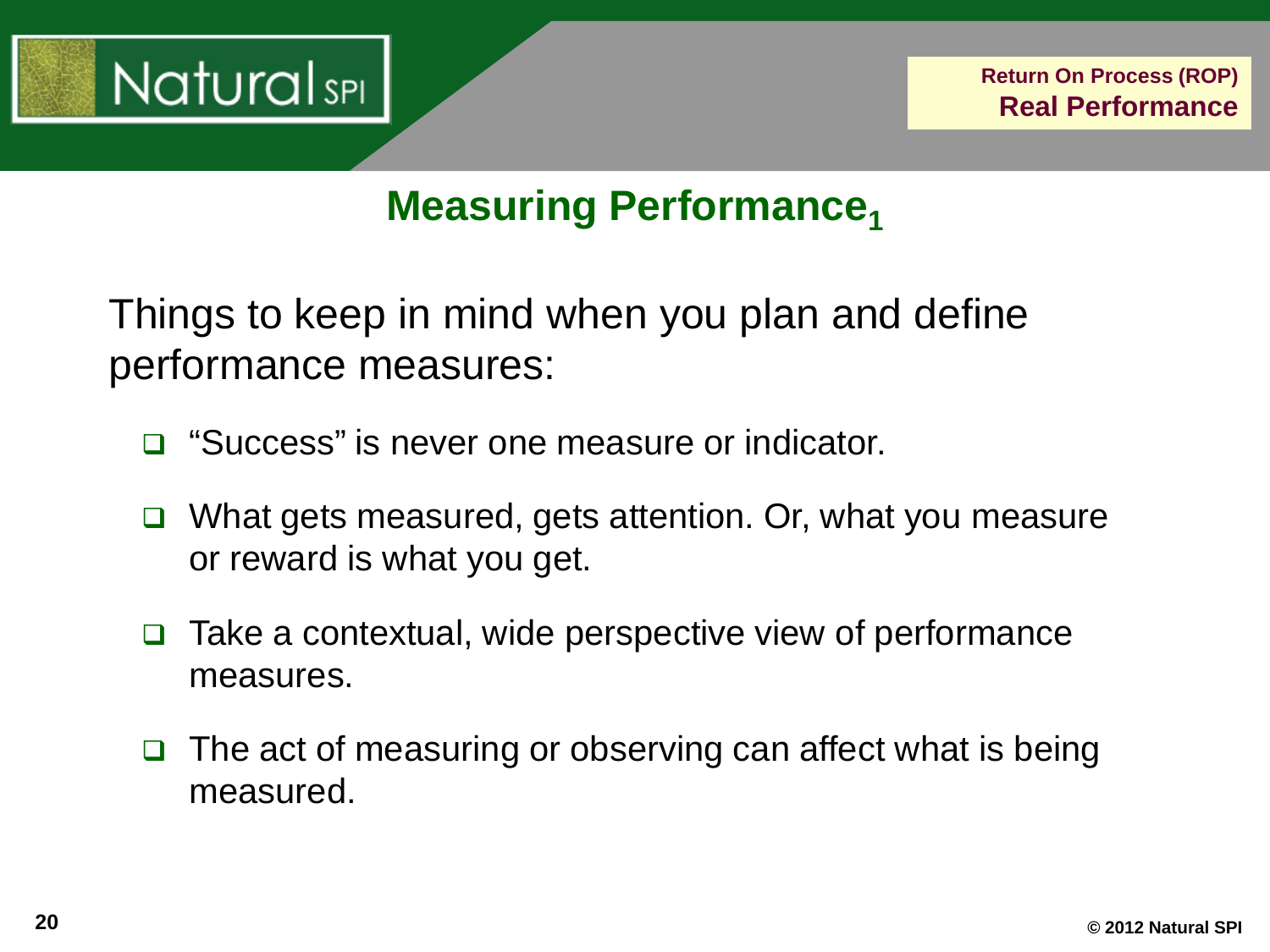

#### Picture of gate agents at airport checking bags for free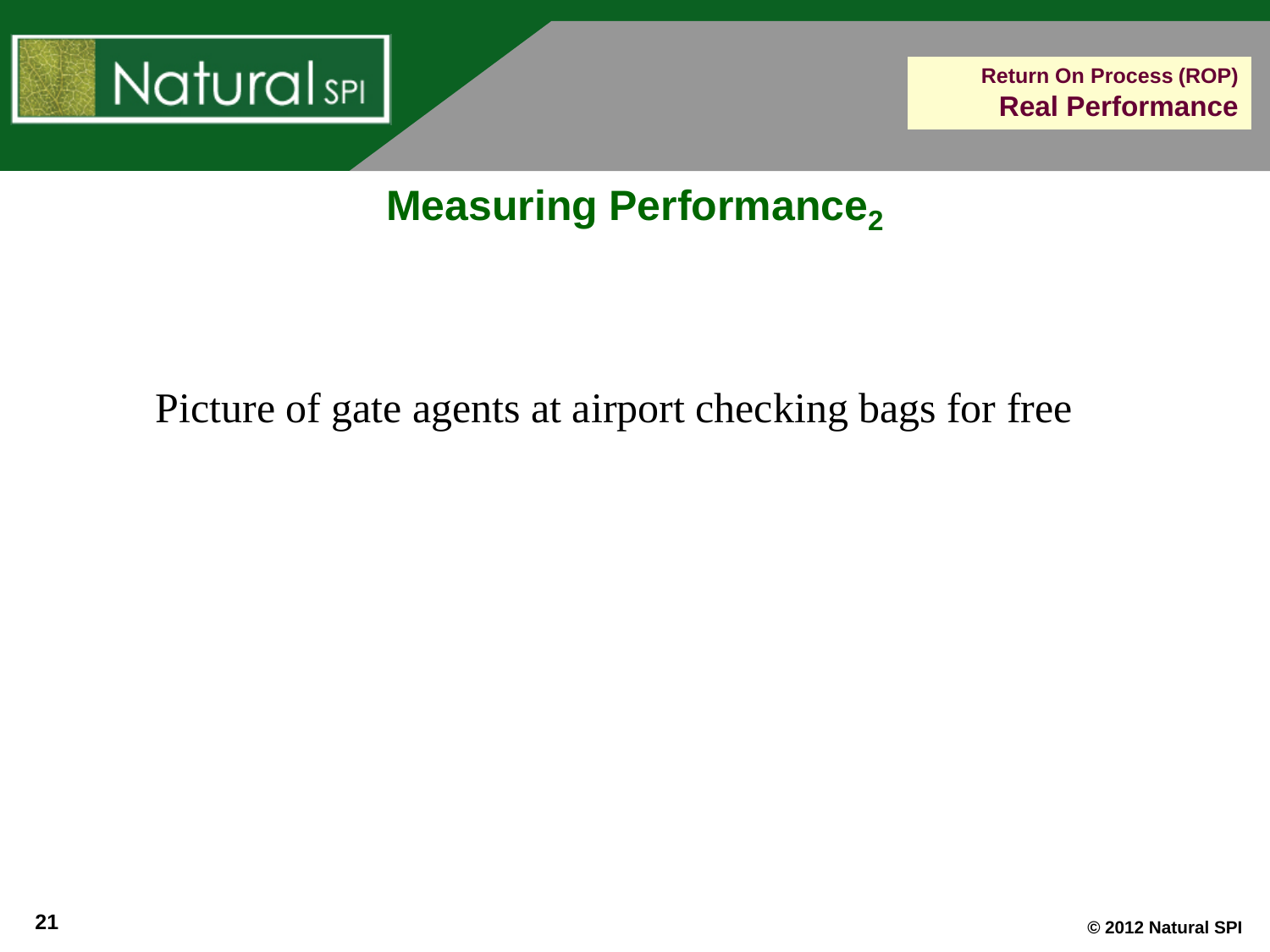

Example of context-based performance measurement – the effects of increasing product or release content:

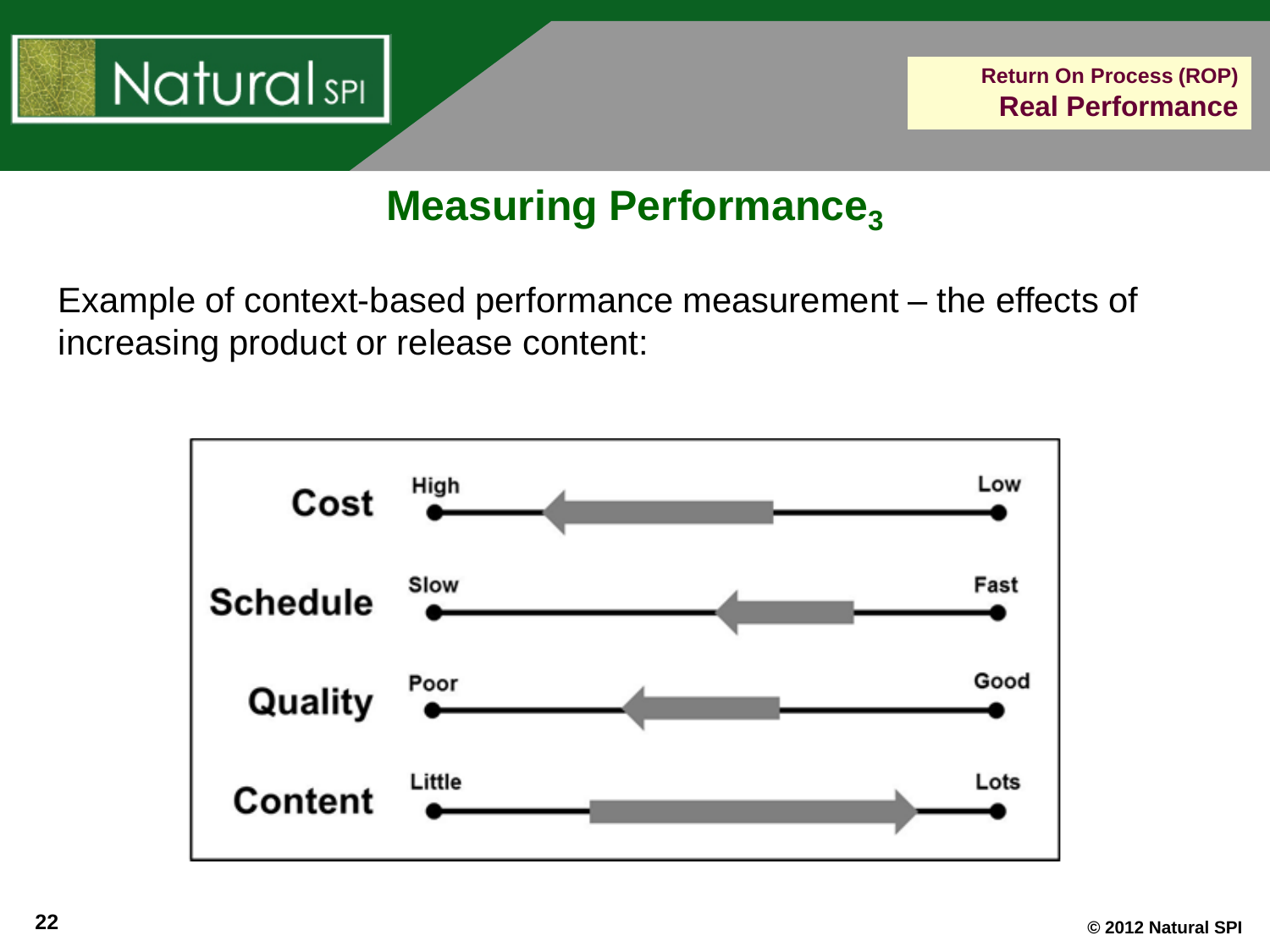

Before you implement an improvement, know what to observe or measure to determine the extent of the improvement.

| <b>Project Performance</b>                                               | <b>Product Performance</b>                                                                                                     | <b>Process Performance</b>                                                                                                                                                                                             |
|--------------------------------------------------------------------------|--------------------------------------------------------------------------------------------------------------------------------|------------------------------------------------------------------------------------------------------------------------------------------------------------------------------------------------------------------------|
| Cost (CPI)<br>Schedule<br>Earned Value<br>Cycle time<br>Scope management | Quality<br>Functionality<br>Maintainability (and MTBF)<br>Safety<br>Security<br>Unit Product Cost<br>Shelf-life<br>Market life | Efficiency<br>Efficacy<br>Billable: Overhead ratio (or<br>Direct : Indirect)<br>Productivity<br>Tailorability/Scalability<br>Adoptability<br>Adaptability<br>Extensibility<br>Queuing / wait or lag time<br>Redundancy |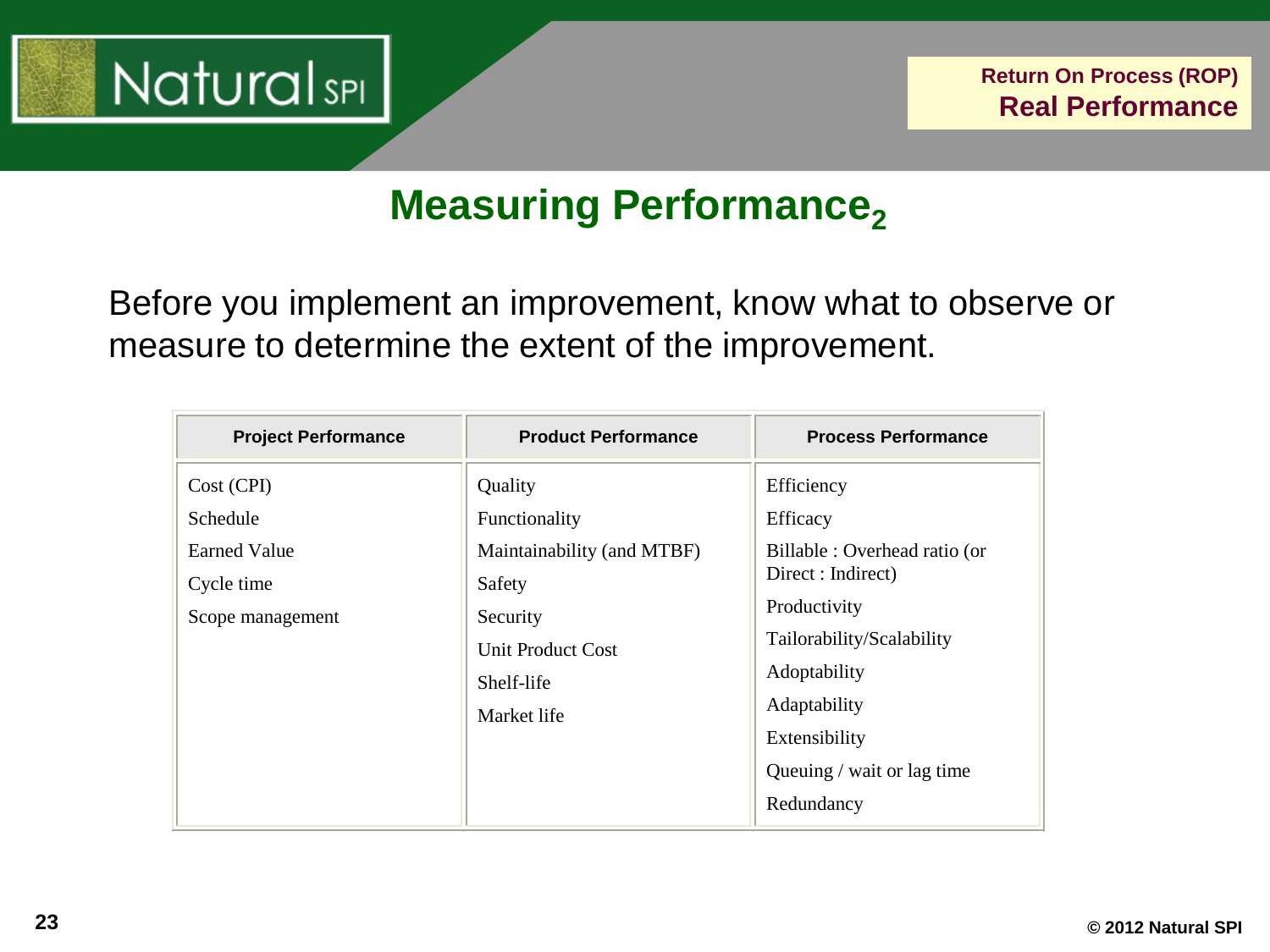

After establishing performance objectives, the organization should define the performance measures to be collected, reported, and analyzed. A robust measurement specification defines:

- D Measure ID
- Measure name
- $\Box$  Performance objective(s) supported
- □ Measure type (process, product, project)
- **Description**
- D Measurement level
- □ Source
- $\Box$  Collected by and how
- $\Box$  Calculations (for derived measures and indicators)
- $\Box$  Preferred analysis technique
- Reported to and how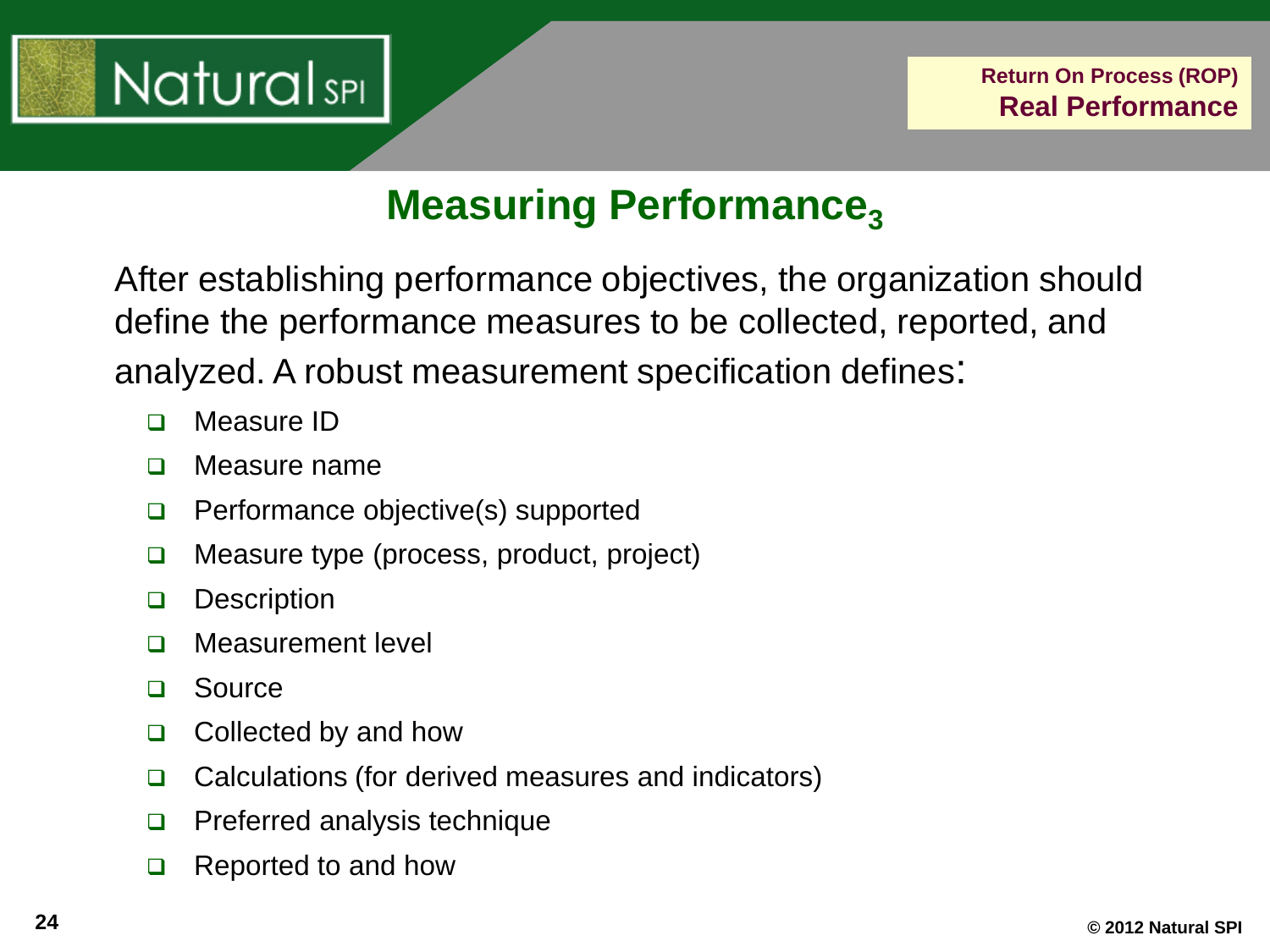

# **Real Process**

## **Improvement**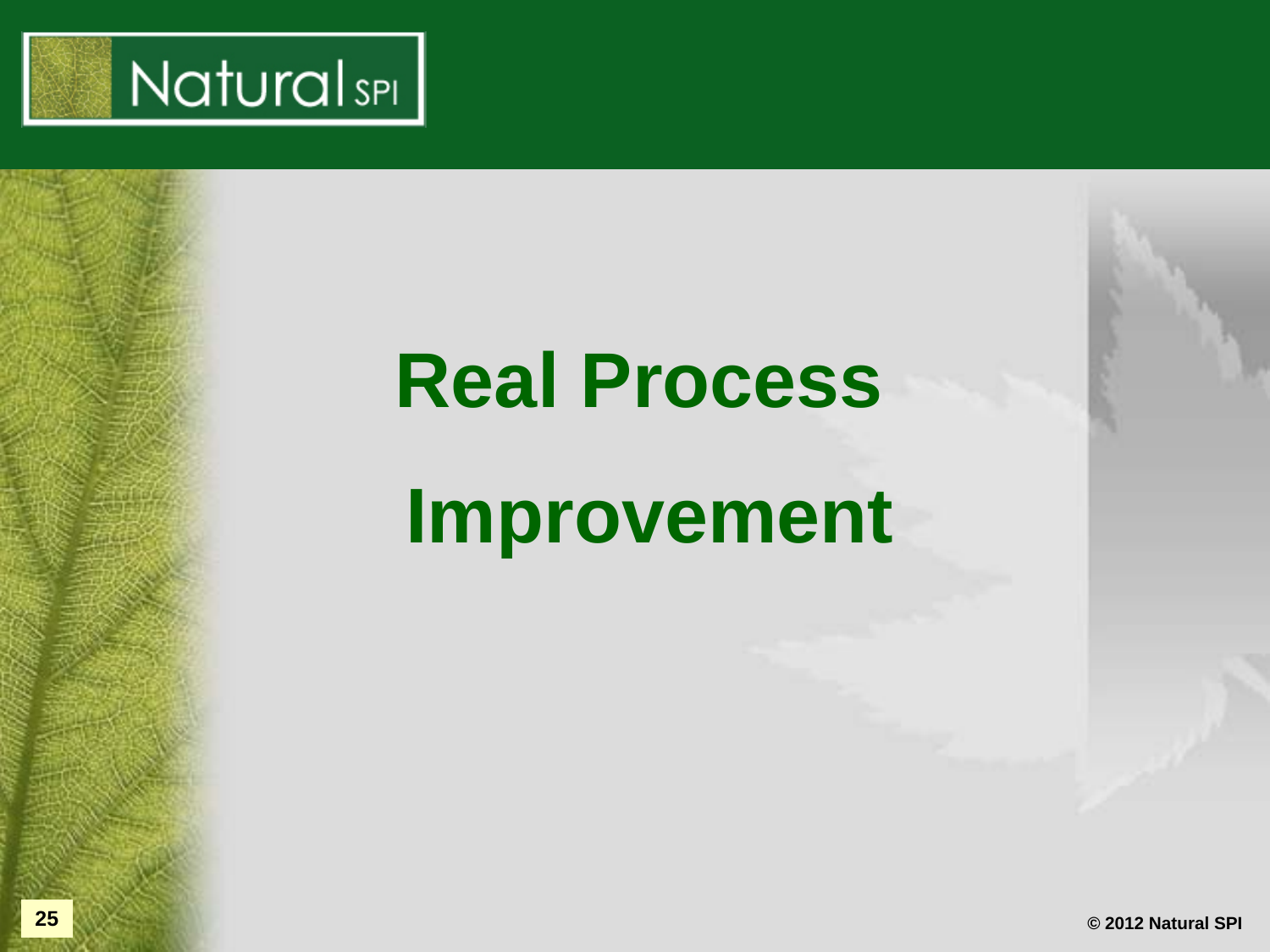

#### **Real Process Improvement**

Achieving real process improvement involves:

- 1. Establishing process performance objectives that align with and support business performance objectives.
- 2. Improving the performed process.
- 3. Improving the defined process.
- 4. Synchronizing the performed and the defined process.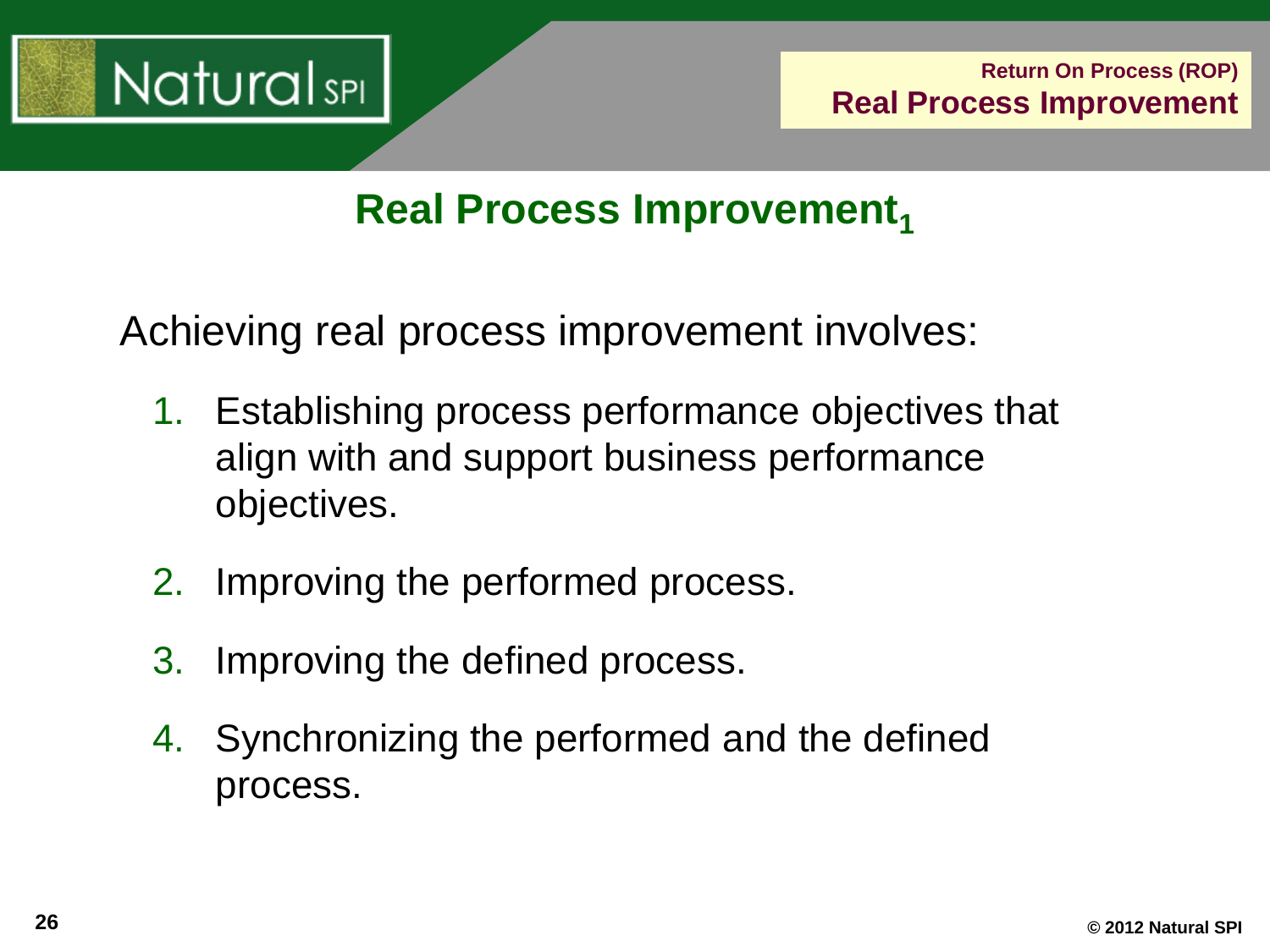

#### **Real Process Improvement,**

Example of aligning process performance objectives with business performance objectives: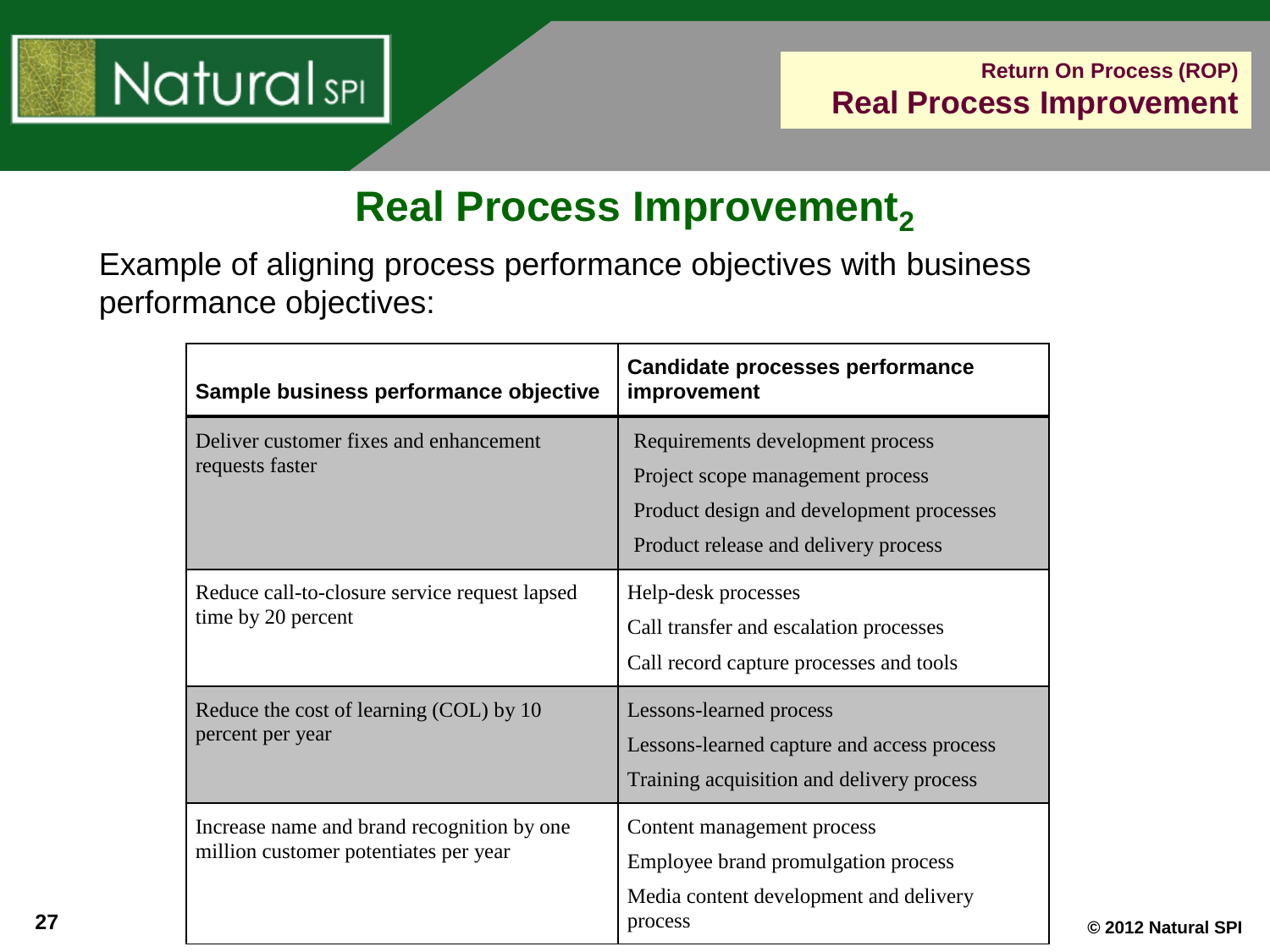

#### **Real Process Improvement**<sub>3</sub>

Define the relationship between the process improvement and the expected performance improvement.

| <b>Process Improvement</b>                                                                     | <b>Expected Business</b><br><b>Performance Improvement</b>                                                             | Relationship                                                                                                                                        |
|------------------------------------------------------------------------------------------------|------------------------------------------------------------------------------------------------------------------------|-----------------------------------------------------------------------------------------------------------------------------------------------------|
| Improve project risk management<br>practices                                                   | Projects perform within<br>estimated budgets                                                                           | Effective risk management<br>practices can mitigate the impact<br>of risks that cause over-spending                                                 |
| Define test procedures                                                                         | Reduce the number and density<br>of defects in released products<br>and subsequently increase<br>customer satisfaction | Missed or incorrectly performed<br>steps in testing causes product<br>defects to go undetected                                                      |
| Develop a standard for product<br>requirements and use that<br>standard to review requirements | Reduce the cost associated with<br>rework in product design and<br>development                                         | Design and development rework<br>has been attributed to poor<br>requirements                                                                        |
| Introduce standards for<br>conducting meetings                                                 | Reduce operating costs                                                                                                 | There is waste/loss cost<br>associated with meetings that do<br>not result in defined decisions,<br>actions, or outputs                             |
| Implement an organization-wide<br>lessons learned                                              | Reduce operating costs                                                                                                 | There is signficant waste/loss<br>cost associated with individuals<br>and teams relearning things that<br>have been previously learned by<br>others |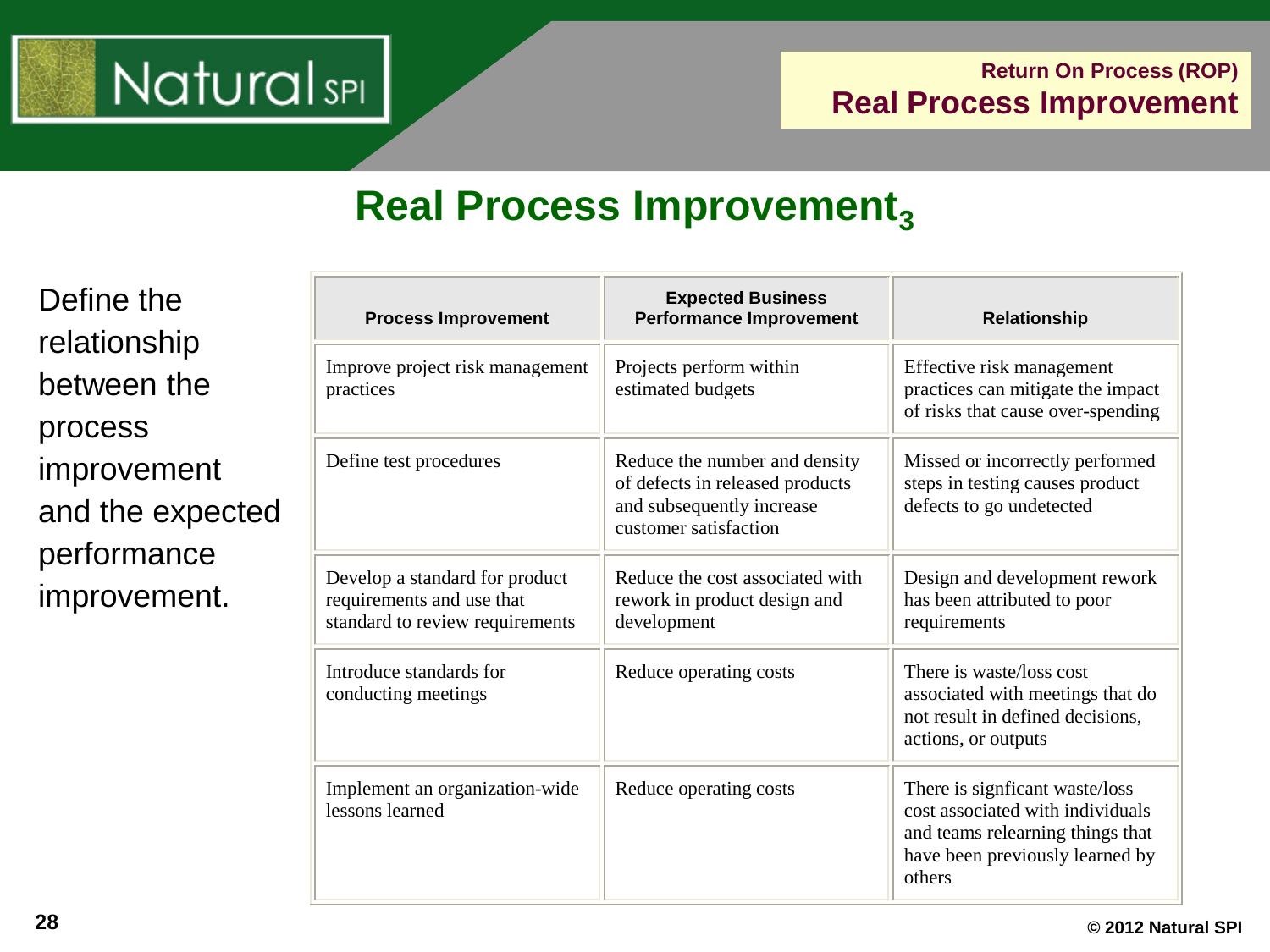

#### **Improving the Defined and the Performed Process,**

#### **Understand the relationship between the performed process and the defined process:**

Many organizations spend hundreds of thousands or millions of dollars improving their defined (written) processes. But the only aspect of process that provably affects performance is the performance of the process.

Process performance can be improved irrespective of how it is defined, or even if it is defined.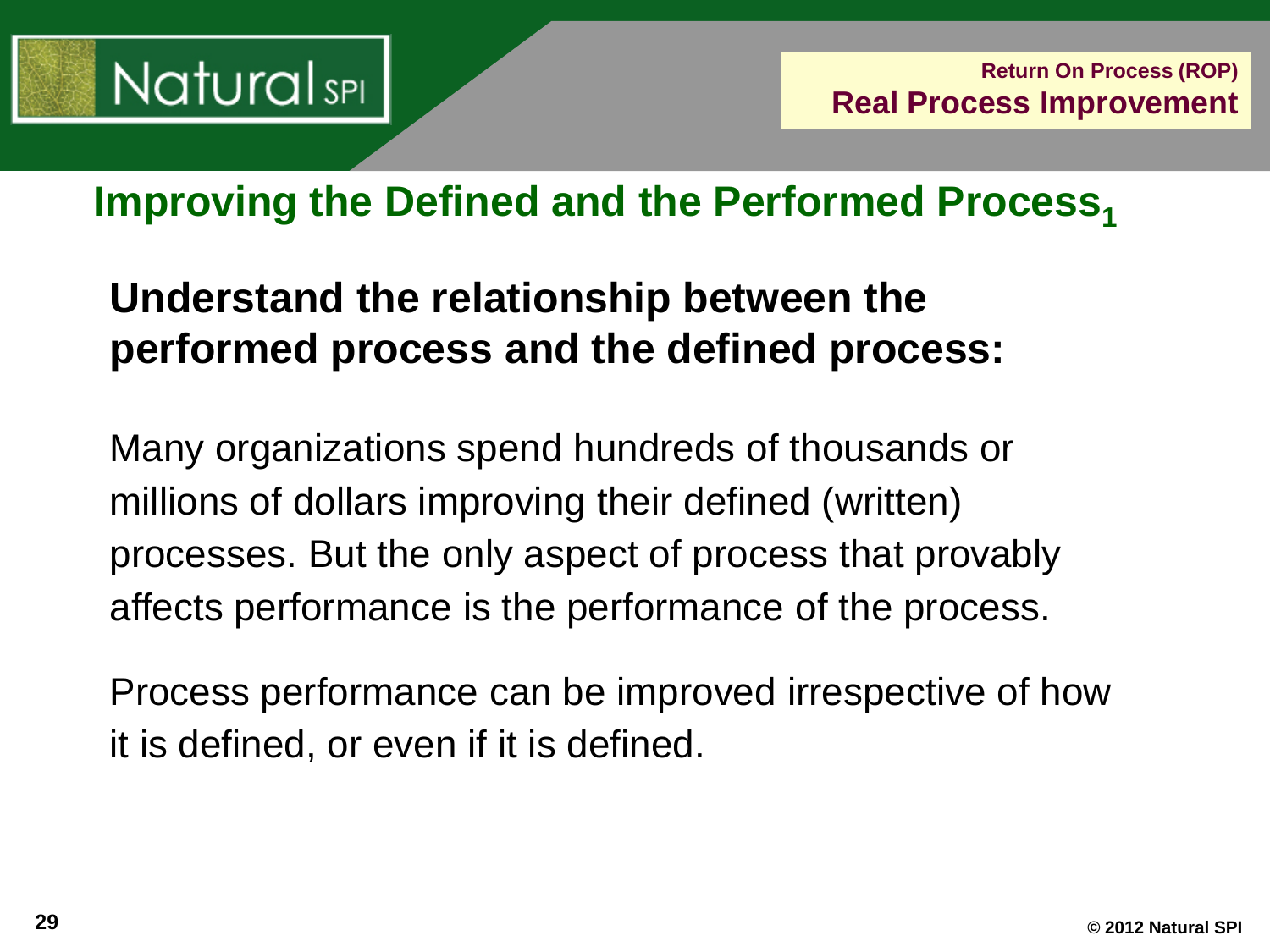## **NaturalsPL**

#### **Improving the Defined and the Performed Process,**

**Understand the relationship between the performed process and the defined process:**

Simply improving the defined processes doesn't necessarily improve performance. However, we can positively affect business performance dimensions such as throughput, efficiency, efficacy, and product quality **if the following conditions are true:**

- 1. Our process representations (defined processes and assets) enable efficient and effective process performance, **and if**
- 2. There is high fidelity between the performed process and the defined process, **and if**
- 3. The affects of skill or technology changes on performance are negligible.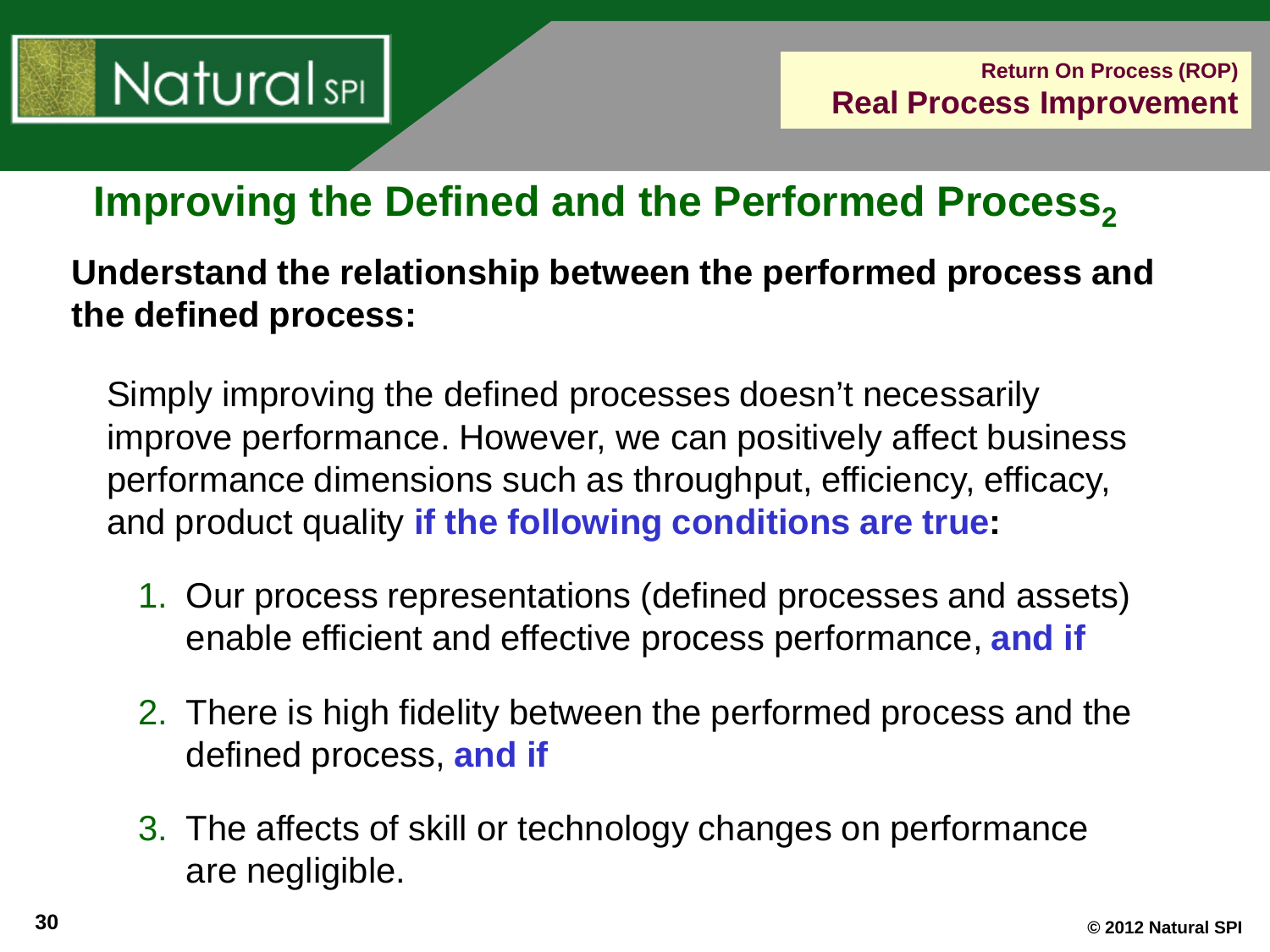

#### **Improving the Defined and the Performed Process,**

Three ways to improve the performed process:

- 1. Accelerate process performance
	- Reduce process performance tasks or steps
	- $\Box$  Reduce lag or wait-states
	- $\Box$  Implement parallel or concurrent process performance
- 2. Improve process performance efficacy
- 3. Improve performed process output quality
	- **D** Preventive quality
	- □ Corrective quality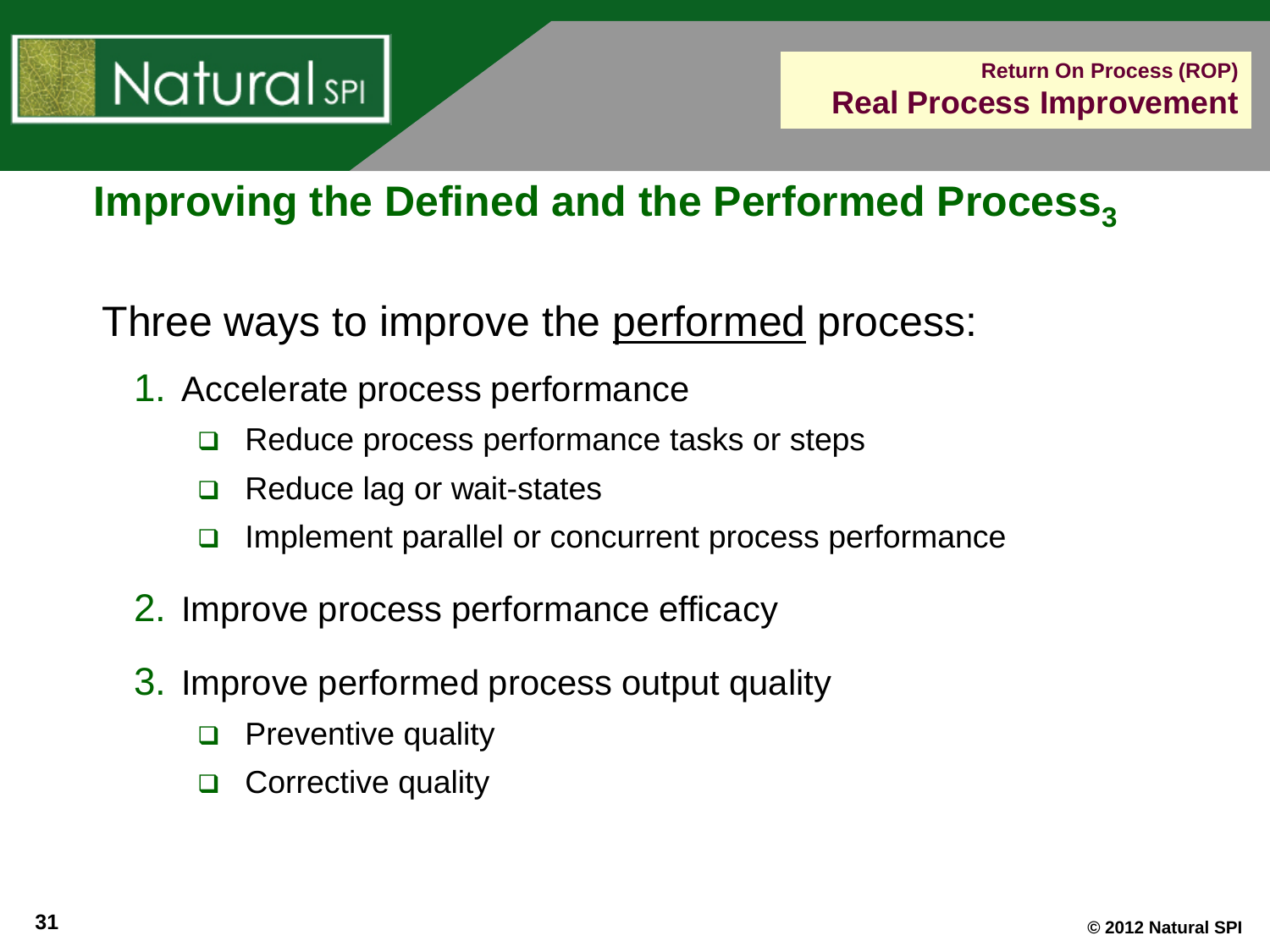

#### **Improving the Defined and the Performed Process**<sub>4</sub>

Improving the defined process involves:

- 1. Treat the process as a product
- 2. Build the process for its users
- 3. Design the process for the way users work
- 4. Establish process design standards
- 5. Provide meaningful process tailoring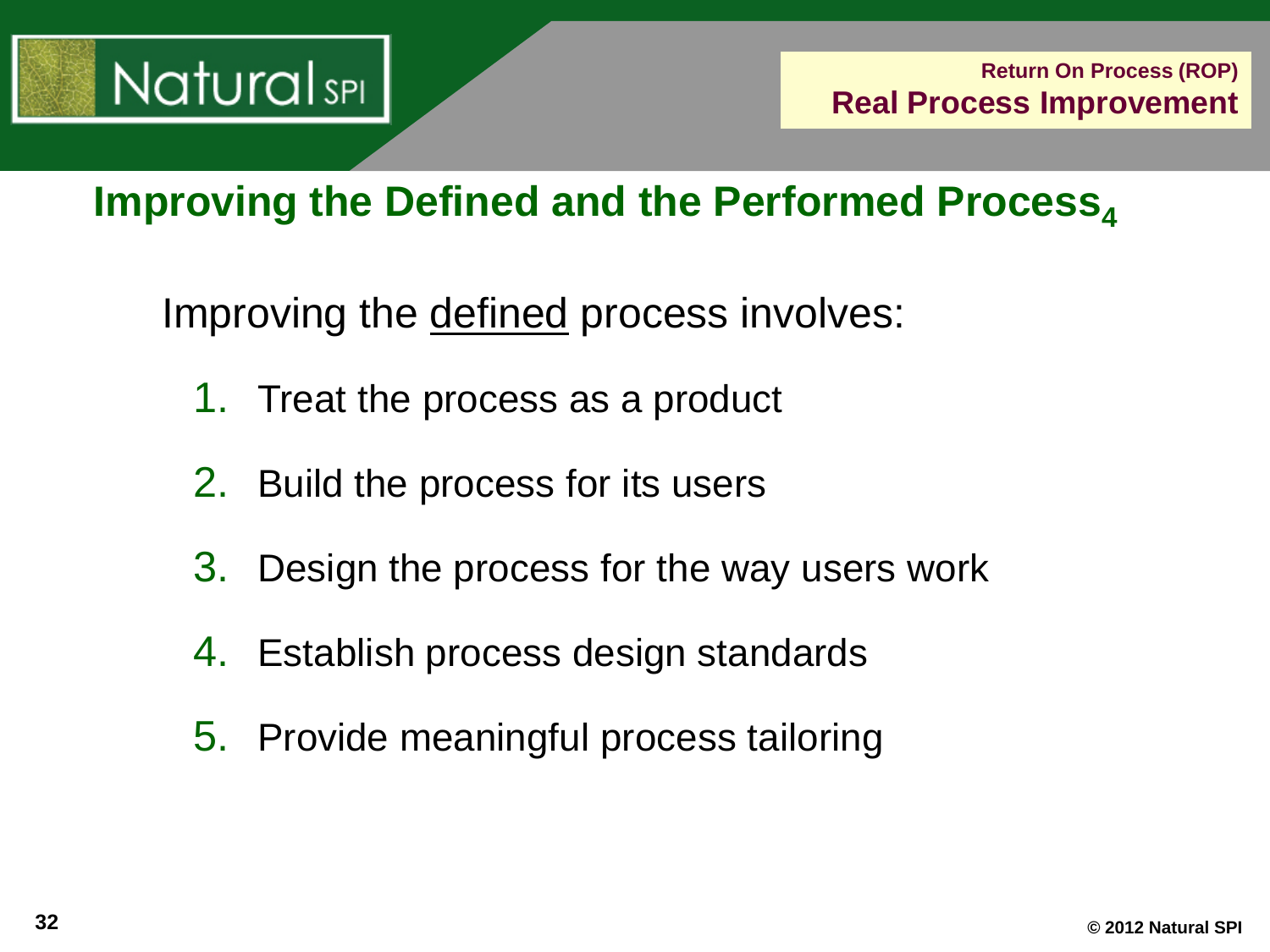## **NaturalsPL**

**Synchronizing the Defined and the Performed Process,** 



Before you can improve process performance by changing the defined process, you first need to determine the fidelity between the defined and the performed process. **SCAMPI appraisals and ISO/AS audits won't necessarily do this!**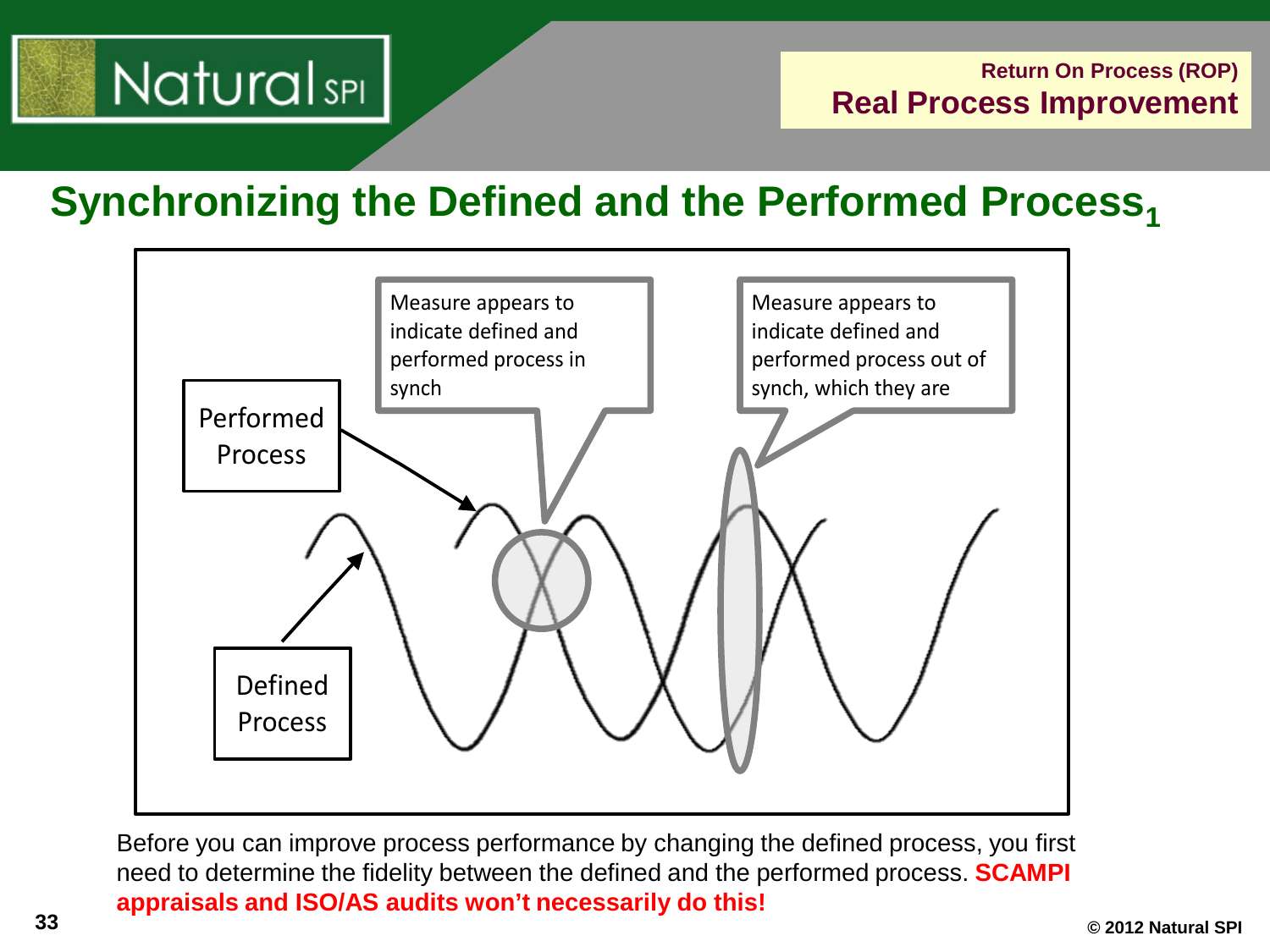## **NaturalsPL**

#### **Synchronizing the Defined and the Performed Process,**

The illustration below shows a natural evolutionary path to synchronizing the defined and the performed process.

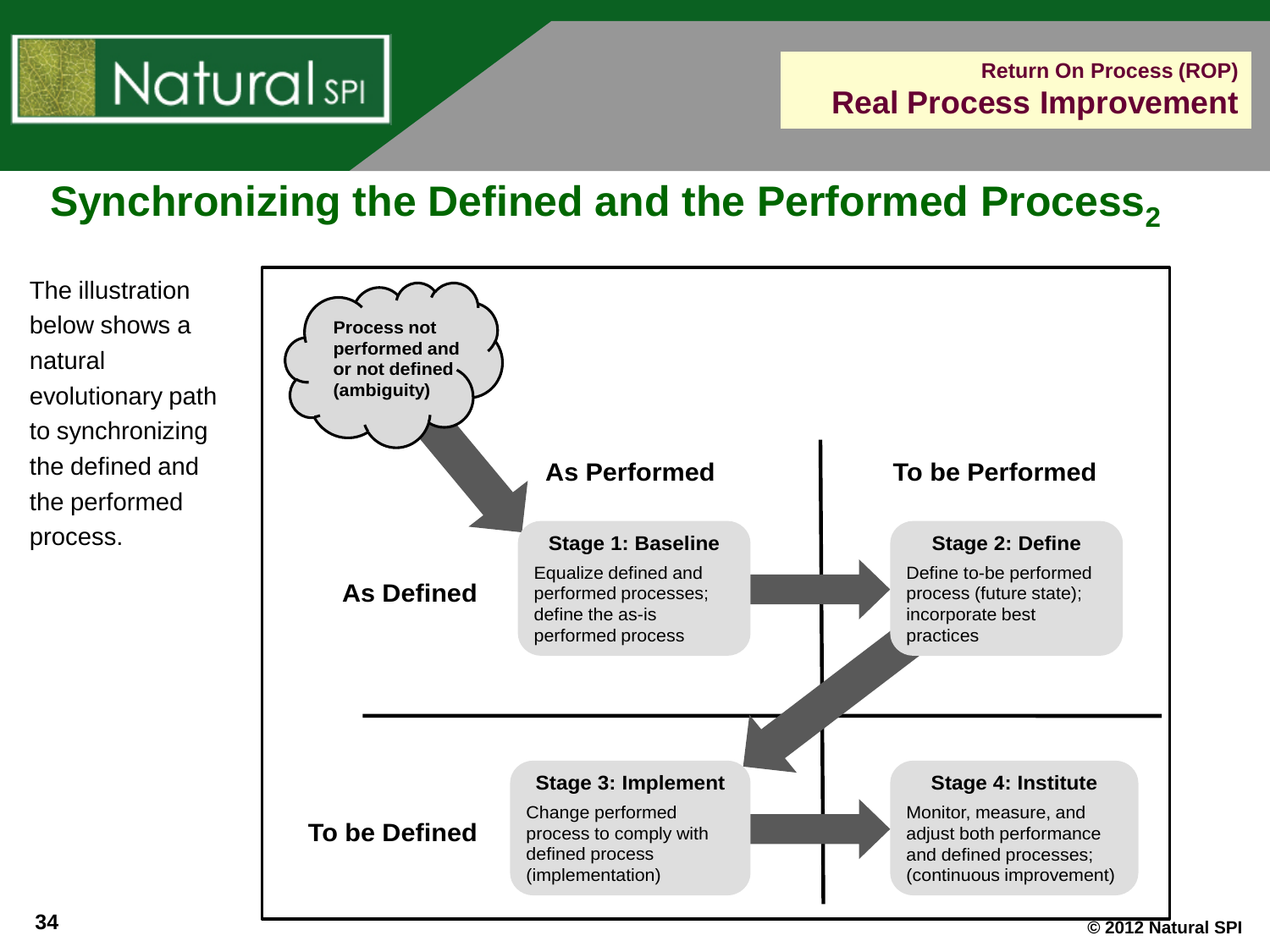

# **Getting the Return On Process (ROP)**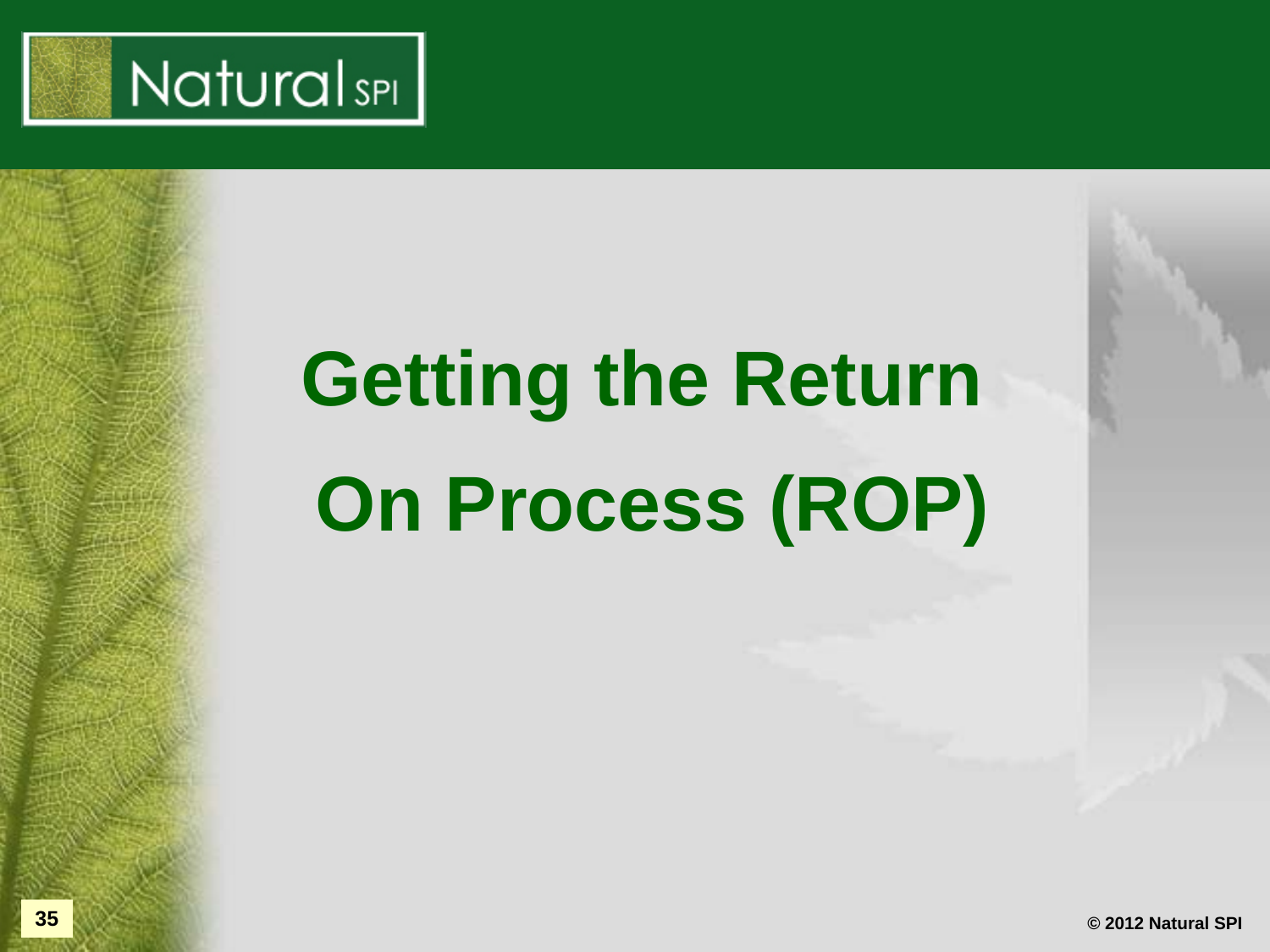

#### **Getting the Return on Process (ROP)**<sup>1</sup>

Realizing the return on process improvement (ROP) involves:

- 1. Measuring the effects of changes to the performed process
- 2. Measuring the effects of changes to the defined process
- 3. Valuating the effects

# Measure what you changed.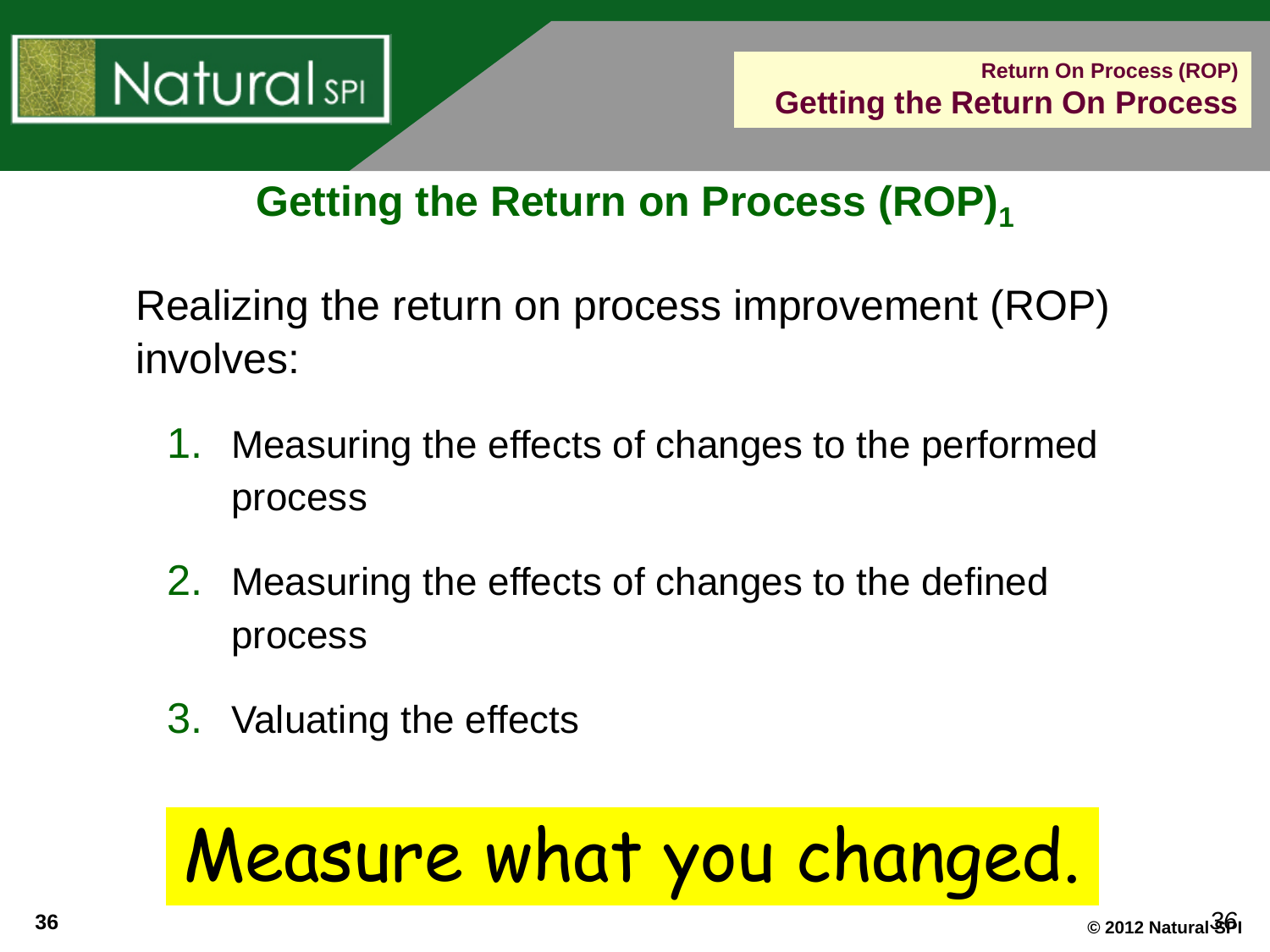

#### **Getting the Return on Process (ROP)**<sub>2</sub>

Example of making changes to the defined and performed peer review process:

| Peer review performance<br>dimension                                      | <b>Baseline (before</b><br>improvement<br>implementation) | <b>Performance (post)</b><br>improvement<br>implementation) |
|---------------------------------------------------------------------------|-----------------------------------------------------------|-------------------------------------------------------------|
| Average number of peer reviews<br>conducted per project                   | 8                                                         | 14                                                          |
| Percentage of peer reviews conducted on<br>requirements work products     | 2 percent                                                 | 18 percent                                                  |
| Percentage of peer reviews conducted on<br>project planning work products | 3 percent                                                 | 14 percent                                                  |
| Average number of peer review iterations<br>on the same work product      | 2                                                         | 1                                                           |
| Average number of defects detected in<br>peer reviews                     | 35                                                        | 47                                                          |
| Percentage of technical or content defects<br>detected in peer reviews    | 11 percent                                                | 45 percent                                                  |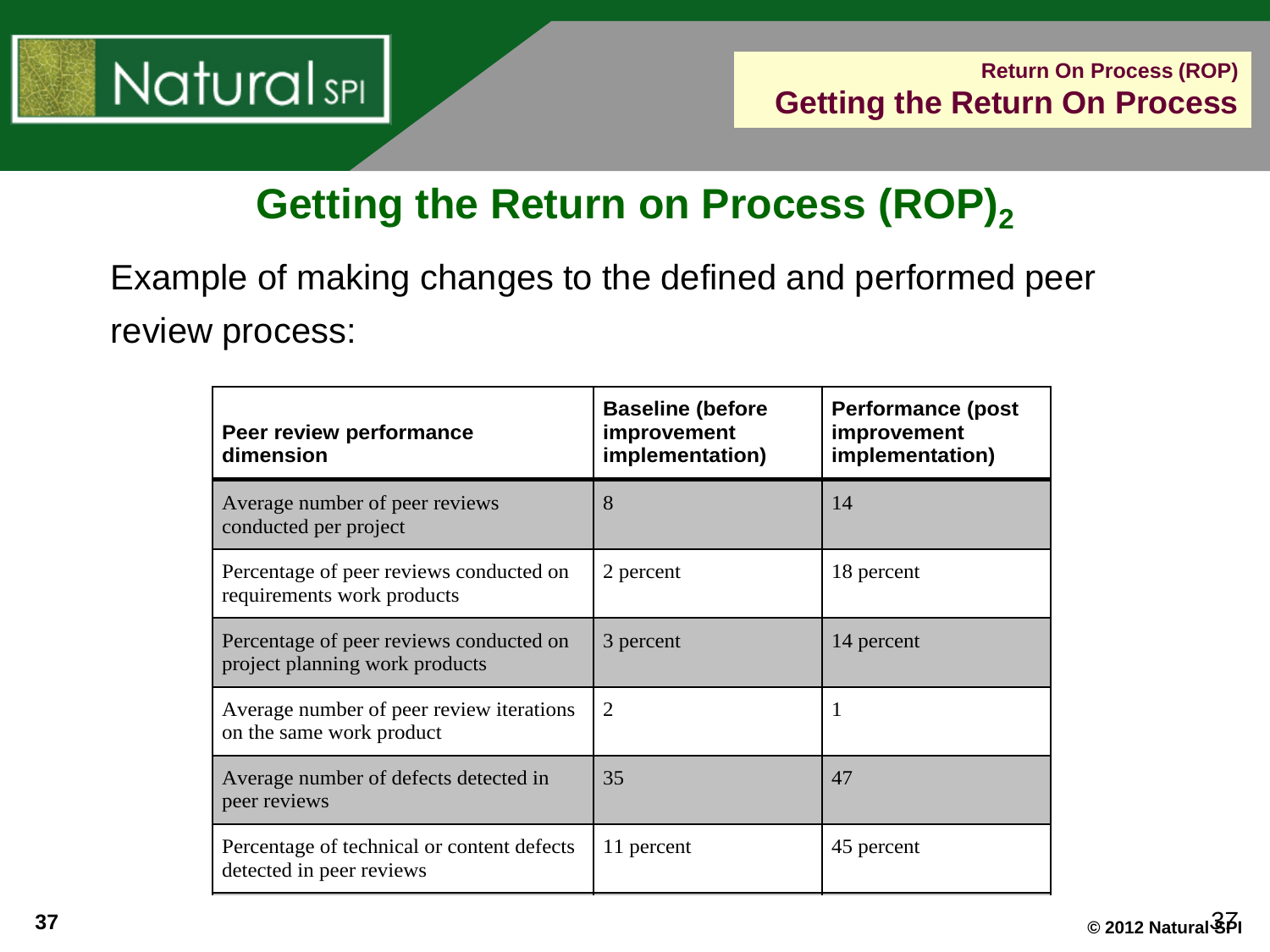

I

## **Getting the Return on Process (ROP)**<sub>3</sub>

Example of making changes to the defined and performed peer review process: ؙ

| Peer review performance<br>dimension                                                                                                     | <b>Baseline (before</b><br>improvement<br>implementation)                          | <b>Performance (post</b><br>improvement<br>implementation) |
|------------------------------------------------------------------------------------------------------------------------------------------|------------------------------------------------------------------------------------|------------------------------------------------------------|
| Percentage of technical or content defects<br>detected in peer reviews                                                                   | 11 percent                                                                         | 45 percent                                                 |
| Defects removed in first peer review of a<br>work product as a percentage of all<br>defects eventually removed through all<br>iterations | 65 percent                                                                         | 85 percent                                                 |
| Average peer review effort per reviewer<br>(planning, conduct, and follow-up defect<br>removal)                                          | 5.5 hours                                                                          | 6.2 hours                                                  |
| Average number of people involved in a<br>peer review                                                                                    | 4.8                                                                                | 3.5                                                        |
| Average downstream savings per defect<br>removal                                                                                         | No baseline; will<br>estimate based on peer<br>review literature and<br>benchmarks |                                                            |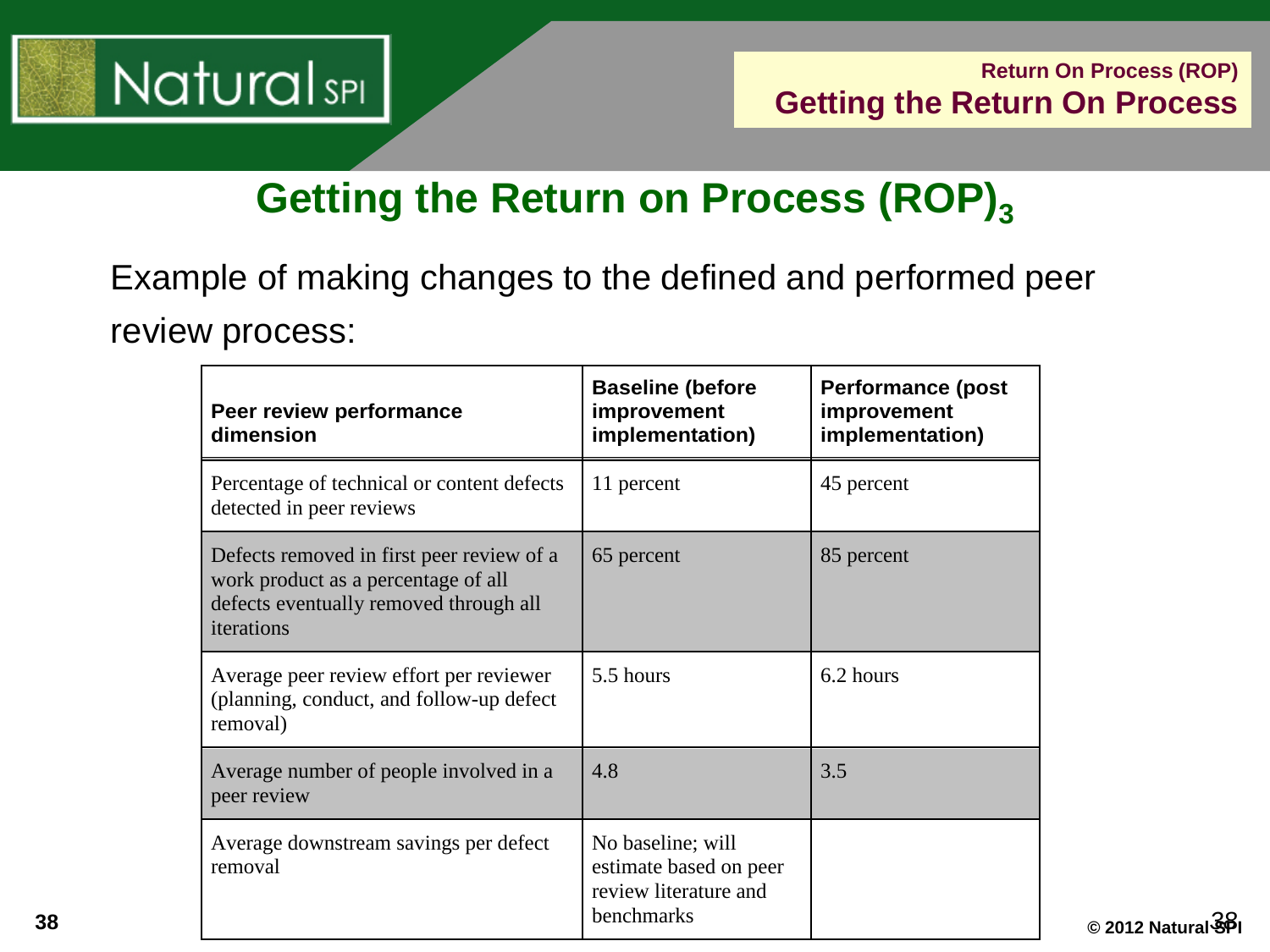

#### **Getting the Return on Process (ROP)**<sub>4</sub>

### Example of measuring process efficacy improvement:

| <b>Process efficacy</b><br>improvement | <b>Post-improvement measure</b>                                                                                                                                                                                                              |
|----------------------------------------|----------------------------------------------------------------------------------------------------------------------------------------------------------------------------------------------------------------------------------------------|
| Work necessity                         | Tasks/steps that were not performed but needed to be<br>performed and associated waste, rework or lost value<br>Tasks/steps that were performed but were not needed an<br>associated waste                                                   |
| Work results                           | Effort and cost saved not performing actions that do not<br>result in creation or change of state of work products<br>Value of work products created or changed resulting<br>from actions performed that previously did not yield<br>results |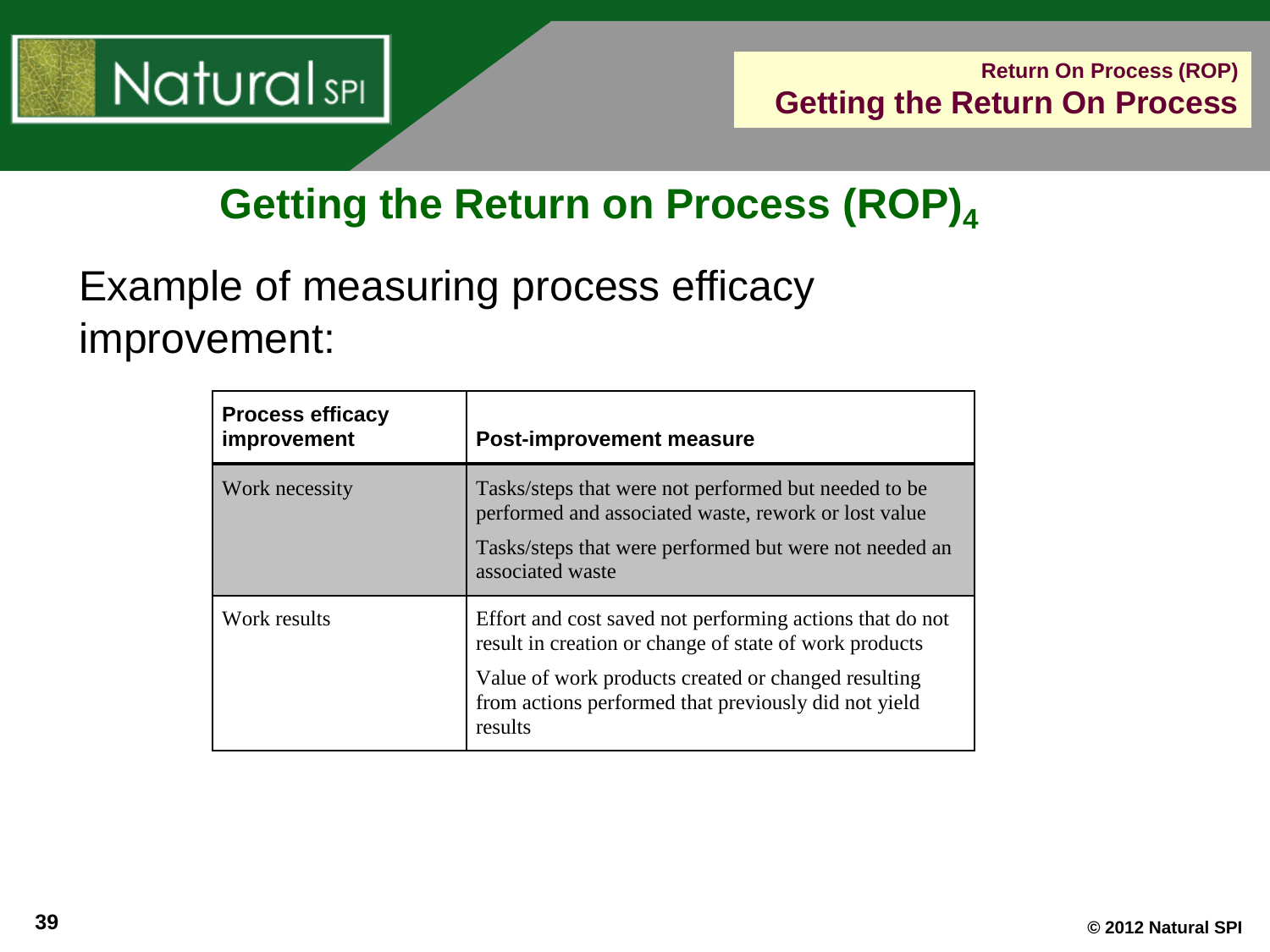

#### **Return On Process (ROP) Getting the Return On Process**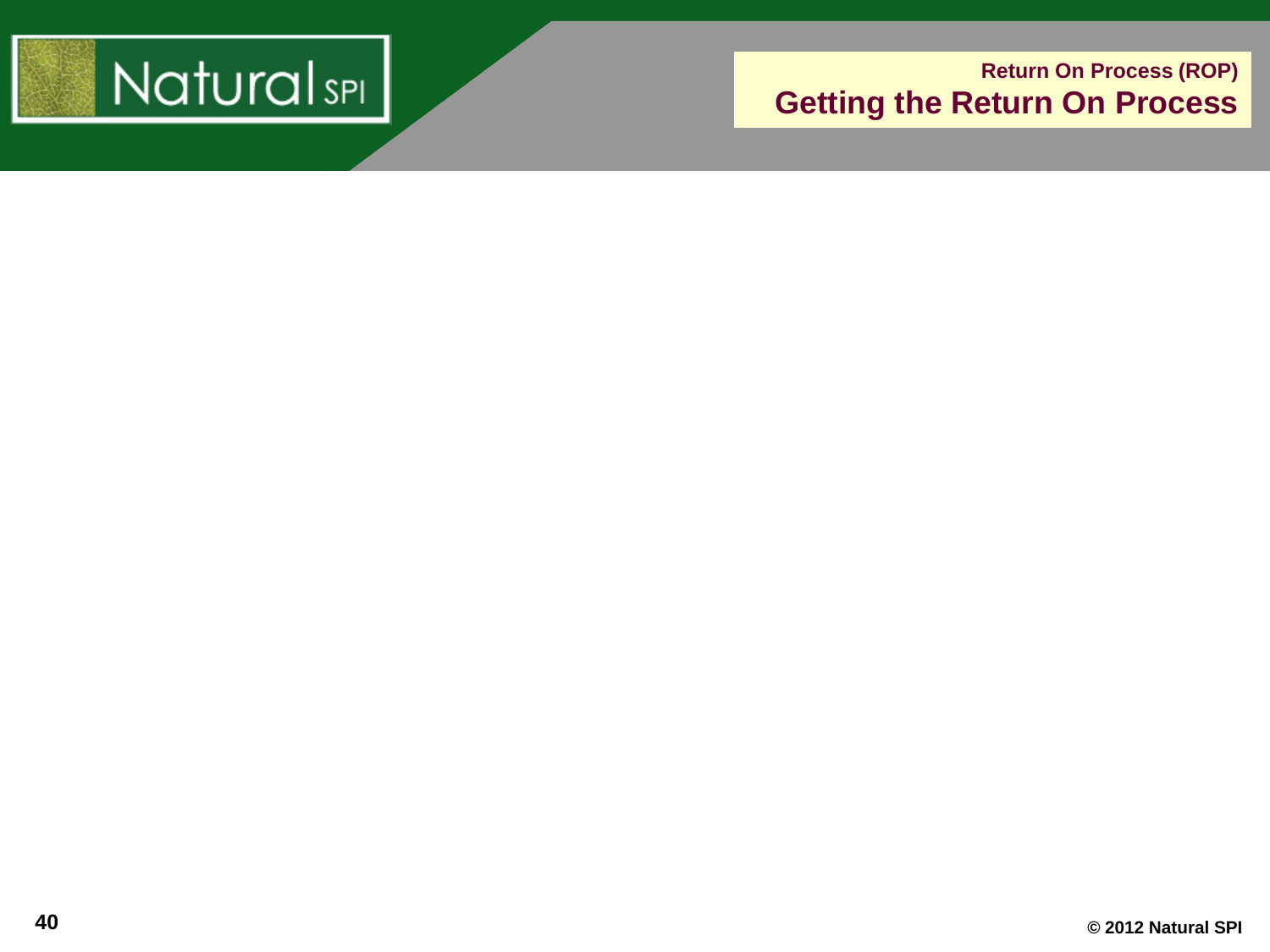

# **Small Changes, Big Performance Improvement**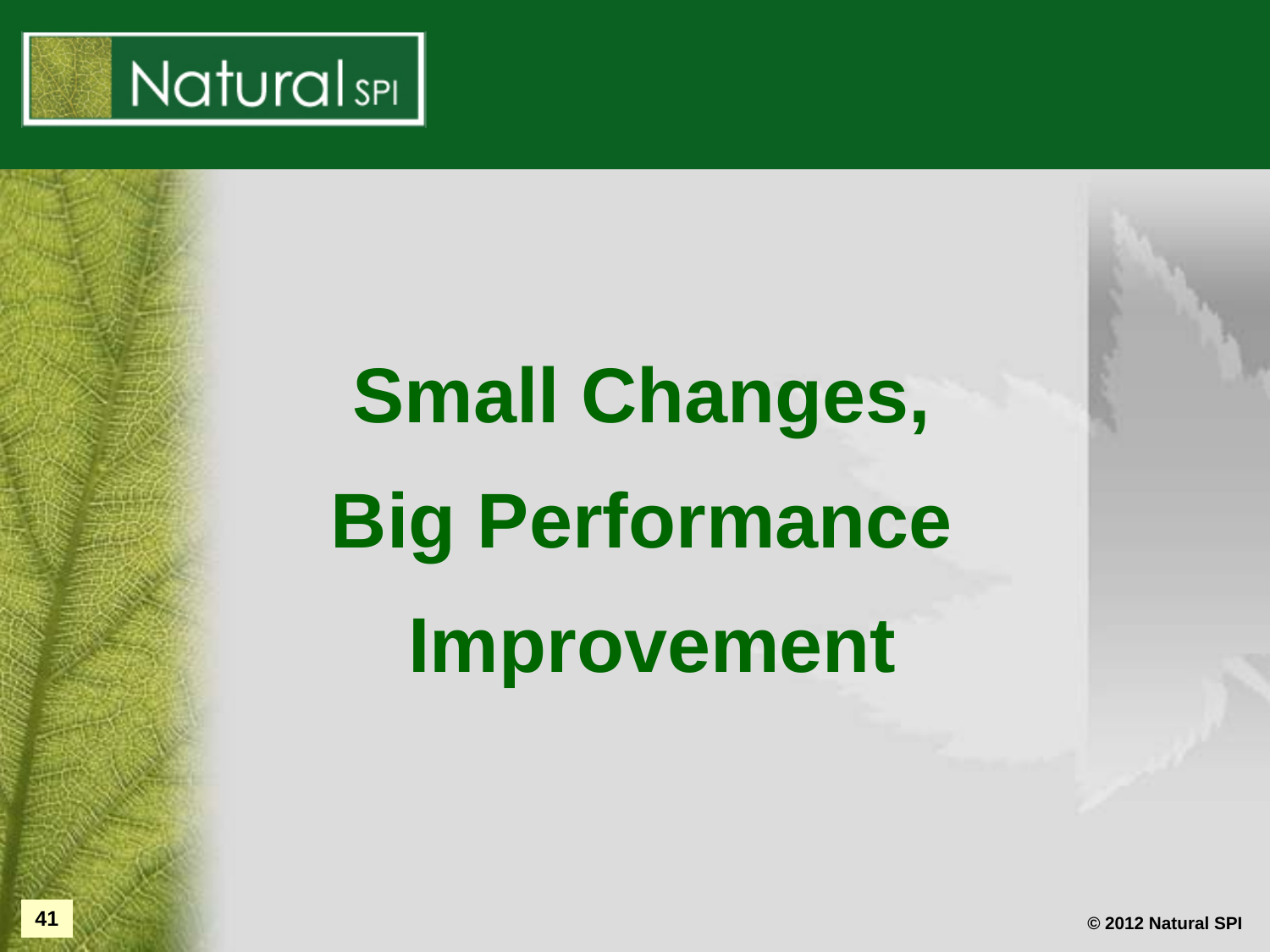

#### **Small Changes, Big Performance Improvement,**

Not all improvements have to be grandiose, sweeping changes. Using the "tyranny of numbers" principle, a performance improvement that results from one person or one team implementing even a small change multiplies by the number of people, teams, or occurrences of change. Small changes that yield big performance improvement include:

- $\Box$  Use 20 to do the 80
- □ Making meetings work
- Involve the right people for the right work at the right time
- Learn one, learn all
- $\Box$  Do only what really needs to be done (and no more)
- $\Box$  Make decisions once and make good decisions
- □ Do less to do more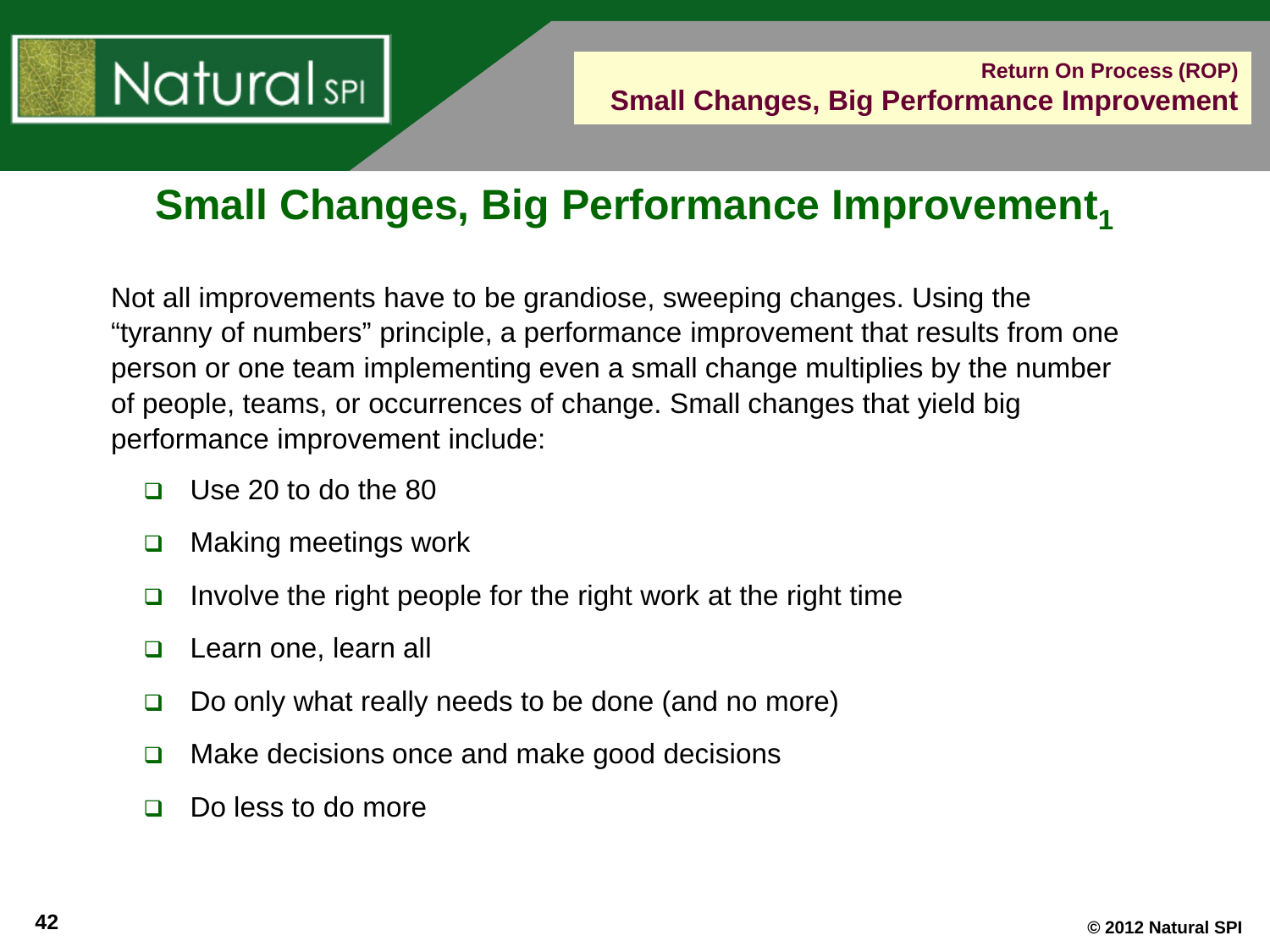## **NaturalsPL**

## **Small Changes, Big Performance Improvement,**

Example\* savings using "Signature" feature in MS Outlook.

| <b>Organization Size</b><br>(# of employees) | <b>Daily Savings</b><br>(person-hours) | <b>Quarterly Savings</b><br>(person-days) | <b>Annual Savings</b><br>(person-days) |
|----------------------------------------------|----------------------------------------|-------------------------------------------|----------------------------------------|
| 50                                           | 2.5                                    | 17.6                                      | 70.3                                   |
| 100                                          | 5.0                                    | 35.2                                      | 140.6                                  |
| 500                                          | 25.0                                   | 175.8                                     | 703.1                                  |
| 1000                                         | 50.0                                   | 351.6                                     | 1,406.3                                |
| 10000                                        | 500.0                                  | 3,515.6                                   | 14,062.5                               |
| 100000                                       | 5,000.0                                | 35,156.3                                  | 140,625.0                              |

#### An organization with 100,000 employees could save 625 person-years per year!

\* Detailed scenario provided in book: Return on Process (ROP): Getting Real Performance Results from Process Improvement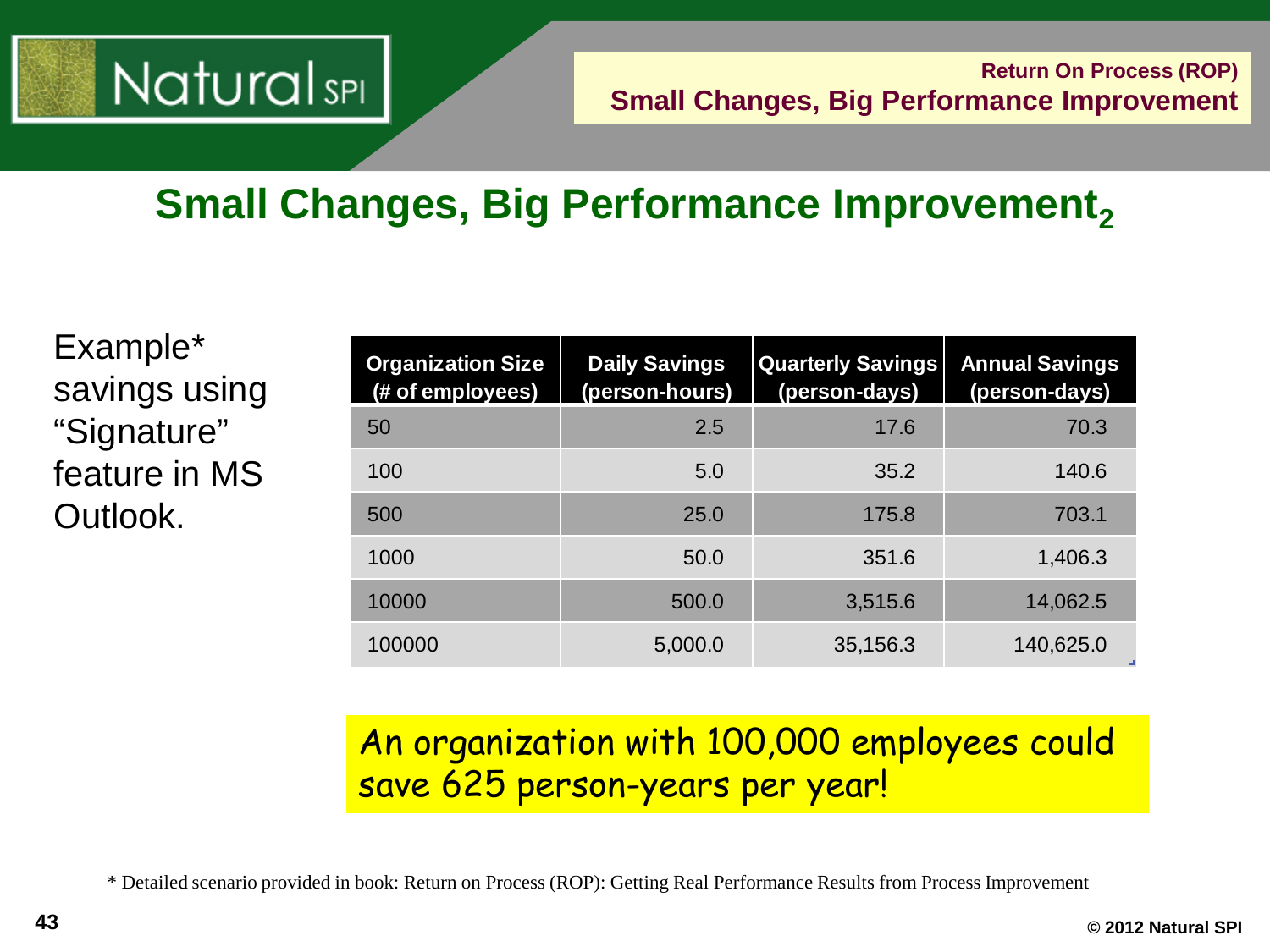

#### **Return On Process (ROP) About Natural SPI and Michael West**

#### **About Natural SPI**

#### **Natural SPI …**

- $\Box$  Is a small, woman-owned process and performance improvement consultancy founded in 2001
- □ Is a Software Engineering Institute (SEI) Partner for SCAMPI appraisal services and Introduction to the CMMI training
- □ Integrates customer improvement efforts based on the CMMI, Lean, Six Sigma, balanced score card, PMBoK, and ITIL
- □ Employs a virtual office model for greater flexibility and responsiveness to customer needs at a cost-effective price
- □ Has extensive, hands-on process and performance improvement experience (not just a "talk-shop")
- □ Principal Michael West is author of Real Process Improvement Using the CMMI (Auerbach, 2004), and Return On Process (ROP): Getting Real Performance Results from Process Improvement (to be published by CRC Press 1Q2013)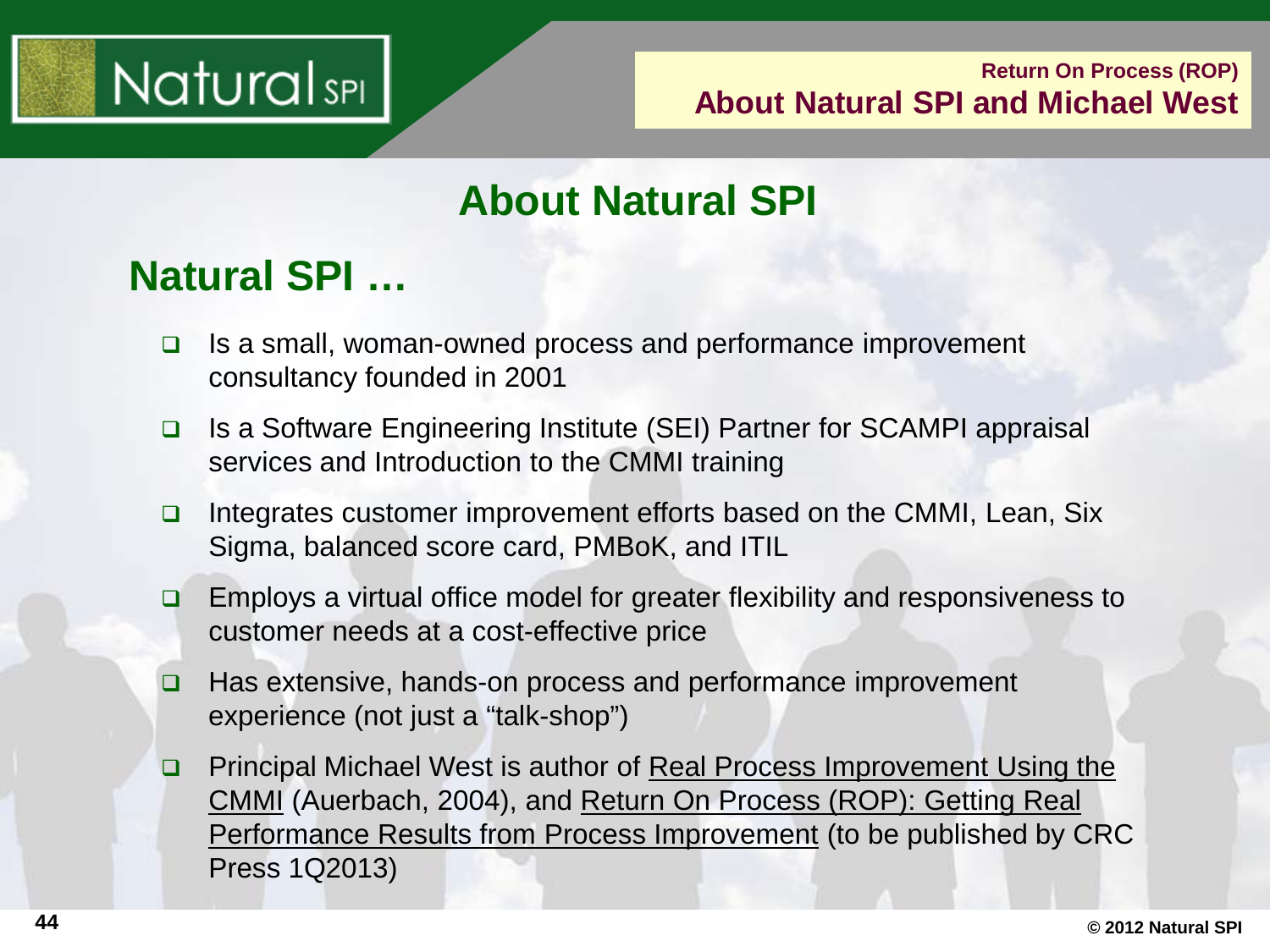

#### **Return On Process (ROP) About Natural SPI and Michael West**

#### **NSPI Clients**

TEAM

ABRAMS





**Autodesk**













**45 © 2012 Natural SPI**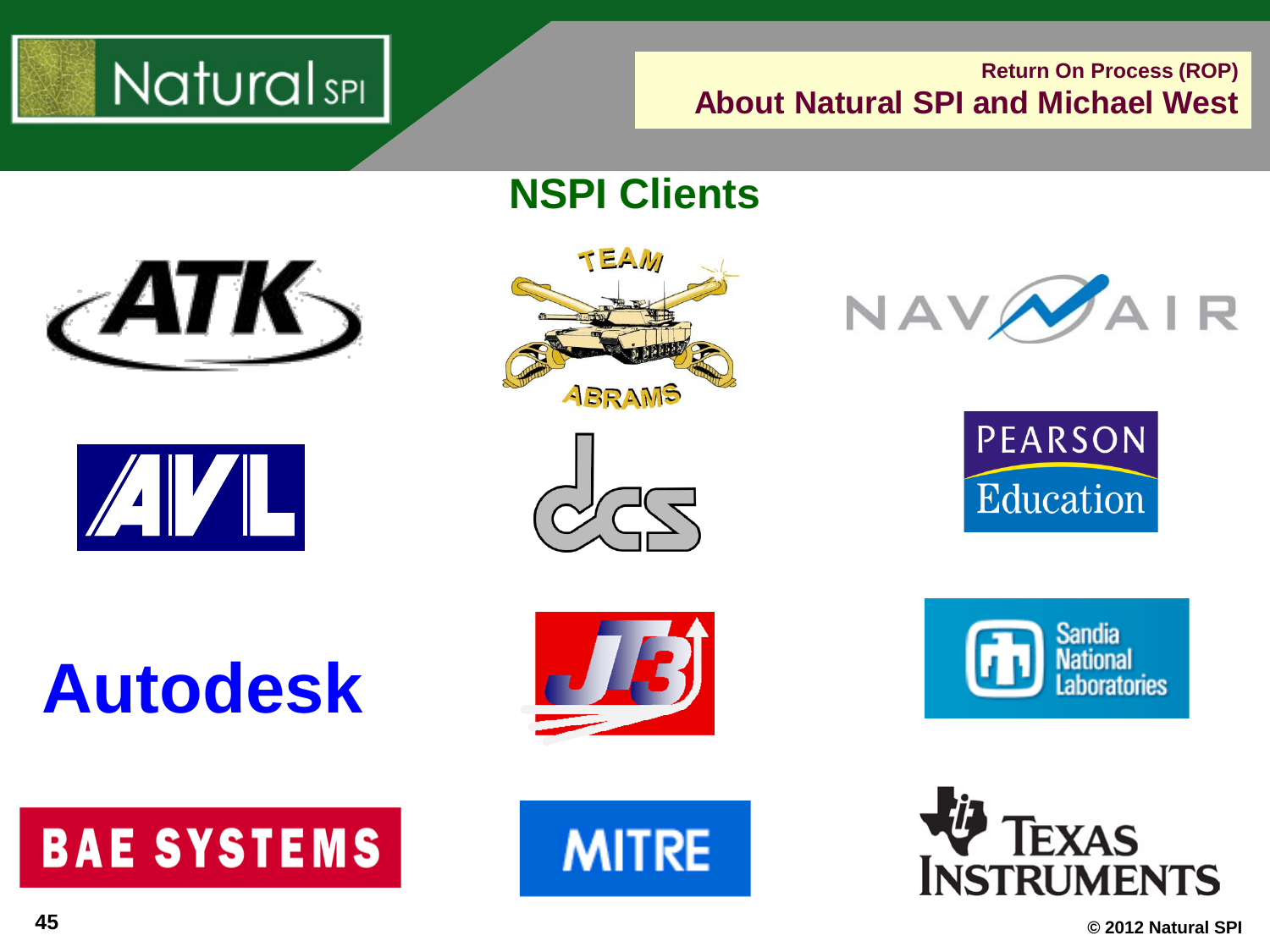

**Return On Process (ROP) About Natural SPI and Michael West**

#### **Michael West – 866-648-5508 – michael@naturalspi.com**





To be published by CRC Press 1Q2013